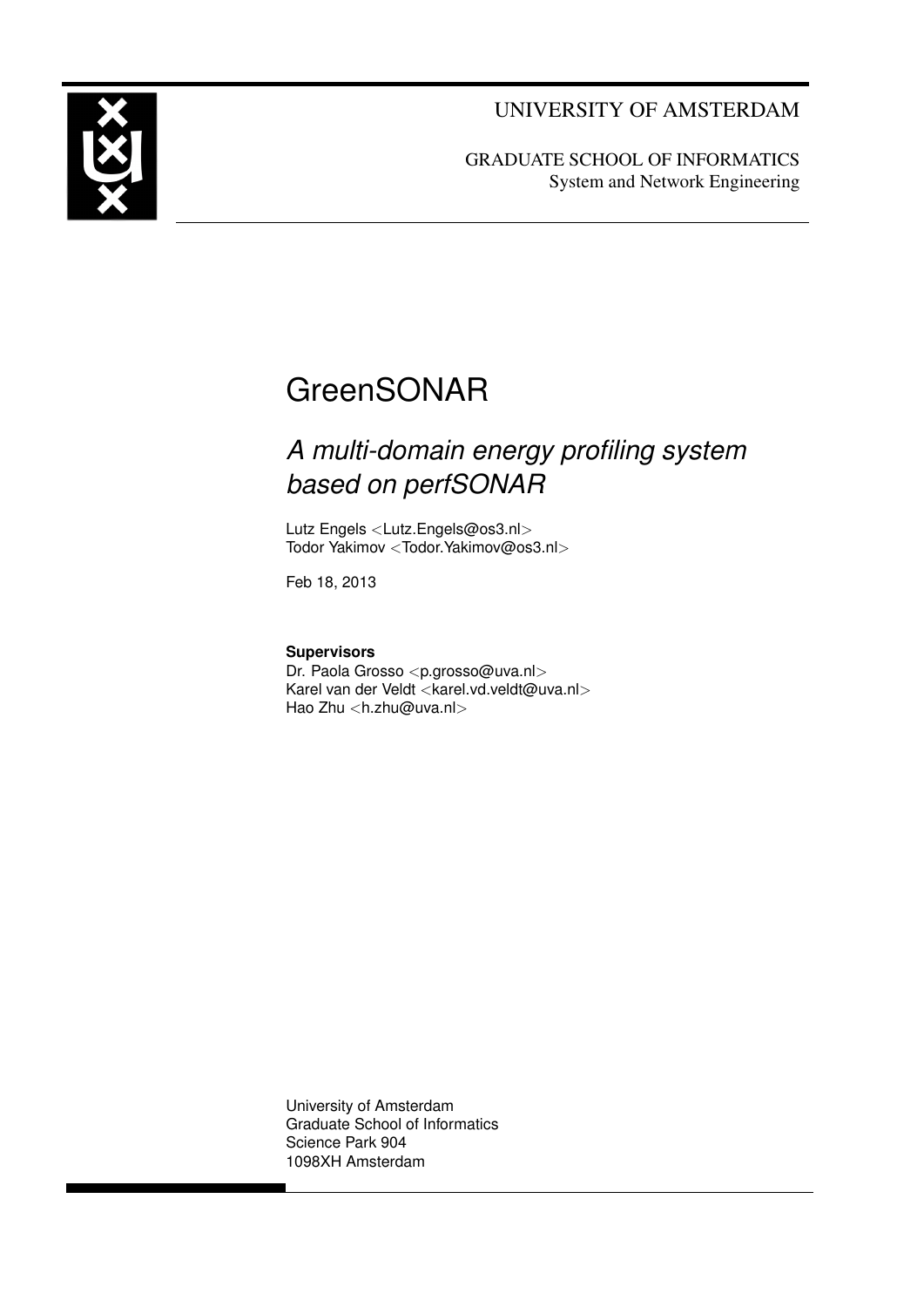# **Contents**

| 1           | <b>Introduction</b><br>1.1<br>1.2<br>1.3                                                                                                                                     | 1<br>$\mathbf{1}$<br>$\mathbf{1}$<br>$\mathbf{1}$ |
|-------------|------------------------------------------------------------------------------------------------------------------------------------------------------------------------------|---------------------------------------------------|
| 2           | <b>Energy Profiling</b><br>2.1<br>2.2<br>2.3<br>How can above mentioned problems be overcome?<br>2.4                                                                         | 3<br>3<br>3<br>3<br>4                             |
| 3           | <b>Metrics</b><br>3.1<br><b>Focus</b><br>3.1.1<br>3.2                                                                                                                        | 5<br>5<br>5<br>6                                  |
| 4           | perfSONAR<br>4.1<br>4.1.1<br>4.1.2<br>4.1.3<br>4.1.4<br>4.2<br>4.3<br>4.3.1                                                                                                  | 7<br>8<br>8<br>8<br>9<br>9<br>9<br>10<br>11       |
| 5           | <b>GreenSONAR</b><br>5.1<br>5.2                                                                                                                                              | 12<br>12<br>13                                    |
| 6           | <b>Results</b><br>6.1<br>6.1.1<br>6.2<br>GreenSONAR<br>Familiarization with the perfSONAR software<br>6.2.1<br>Implementation of a test modef based on perfSONAR NC<br>6.2.2 | 15<br>15<br>15<br>16<br>16<br>17                  |
| 7           | <b>Conclusion</b><br><b>Future Research</b><br>7.1<br>7.1.1<br>Metric<br>7.1.2<br>GreenSONAR                                                                                 | 18<br>18<br>18<br>18                              |
| 8           | <b>Acknowledgments</b>                                                                                                                                                       | 20                                                |
|             | <b>Bibliography</b>                                                                                                                                                          | 21                                                |
| A           | <b>Abbreviations</b>                                                                                                                                                         | 22                                                |
| B           | <b>Test data</b>                                                                                                                                                             | 23                                                |
| $\mathbf C$ | <b>Code listings</b>                                                                                                                                                         | 27                                                |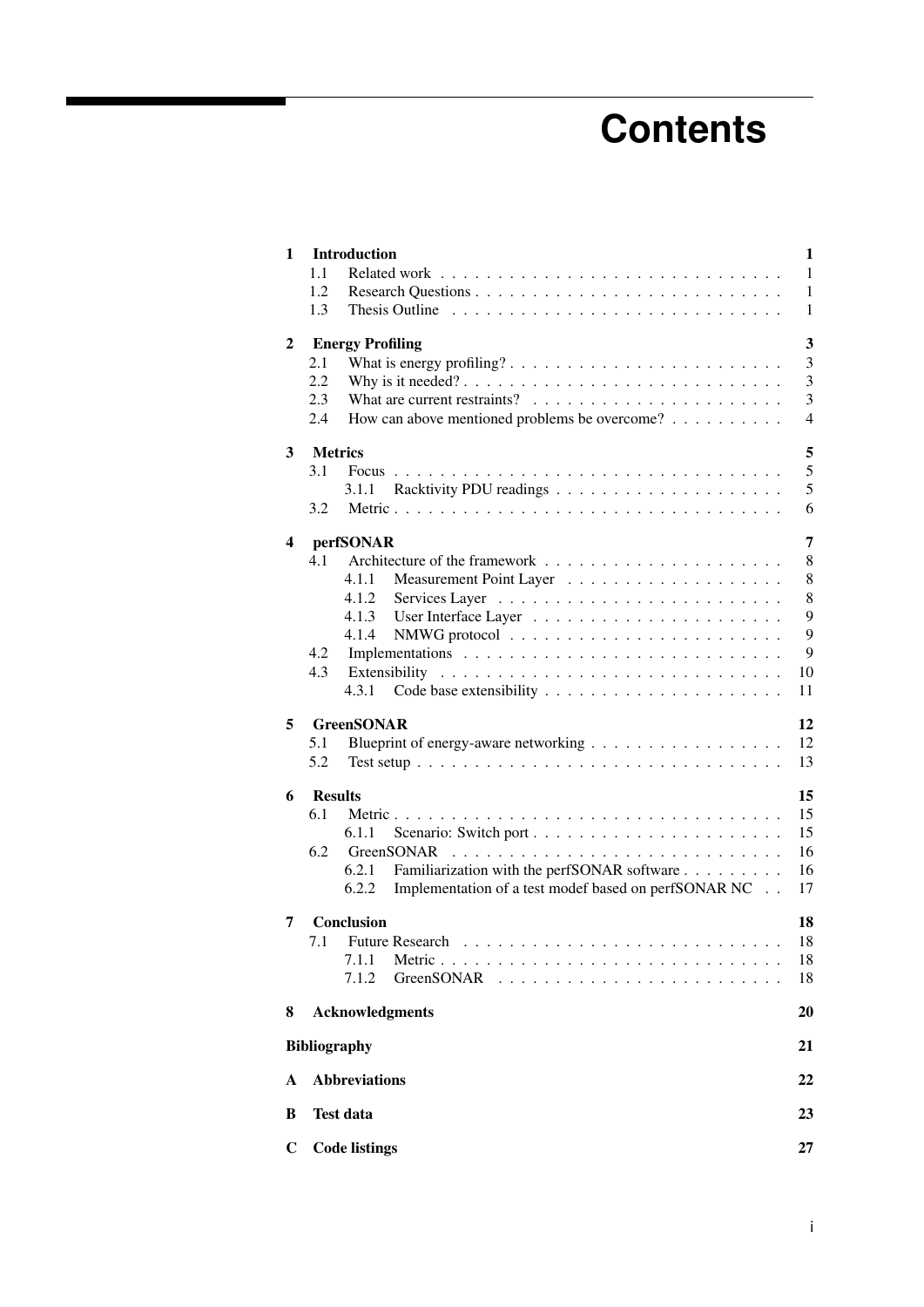## **Introduction**

*National Research and Education Networks* (NRENs), like most other networks, make extensive use of monitoring systems to keep track of their networking devices and to assure continous service to their users.

Due to the nature of NRENs the data that is constantly being collected, is also shared accross domain borders, for research purposes. The sharing is acchieved by the use of distributed *Multi-Domain Monitoring* (MDM) systems that in turn utilize technologies such as *Service Oriented Architecture* (SOA) for the purpose of providing a common access scheme. A framework that is used by NRENs for that purpose is *perfSONAR.*

When taking account of the need to lower  $CO<sub>2</sub>$ -emissions by reducing energy consumption, the hereabove mentioned MDM systems enable interessting usage scenario as they provide the foundation for inclusion of energy data in the distribution. The availability of the energy data on a multi-domain level introduces possibilities for energy-aware networks.

The project examines more closely whether existing performance monitoring tools that define all of those distributed and robust capabilities can be instrumented for monitoring energy consumption and more general metrics. Furthermore investigation is done on how to define energy metrics and what applications their aivailability provide in green path decissioning.

### **1.1 Related work**

<span id="page-2-0"></span>1

<span id="page-2-1"></span>An extensive energy aware semantic model capable of providing energy knowledge has recently been published [\[10\]](#page-22-1). However, its complexity does not fit into the scope of this project, as it would require to either additionally extend perfSONAR with ontology capabilities or to flatten its structure, which takes away its strength. Furthermore research has been done on how network performance metrics should be composed [\[5\]](#page-22-2), which provides a base for the composition of energy metrics.

## **1.2 Research Questions**

<span id="page-2-2"></span>This leads to the research questions:

*"What metrics need to be considered in order to build energy profiles of networking devices and how can such data be published by using distributed multi-domain monitoring systems."*

Specifically saying:

<span id="page-2-3"></span>*"Is perfSONAR-PS a suitable architecture to achieve energy profiling of computational devices, and what are the necessary steps to be undertaken to evolve perfSONAR-PS in a system we can call 'GreenSONAR'?"*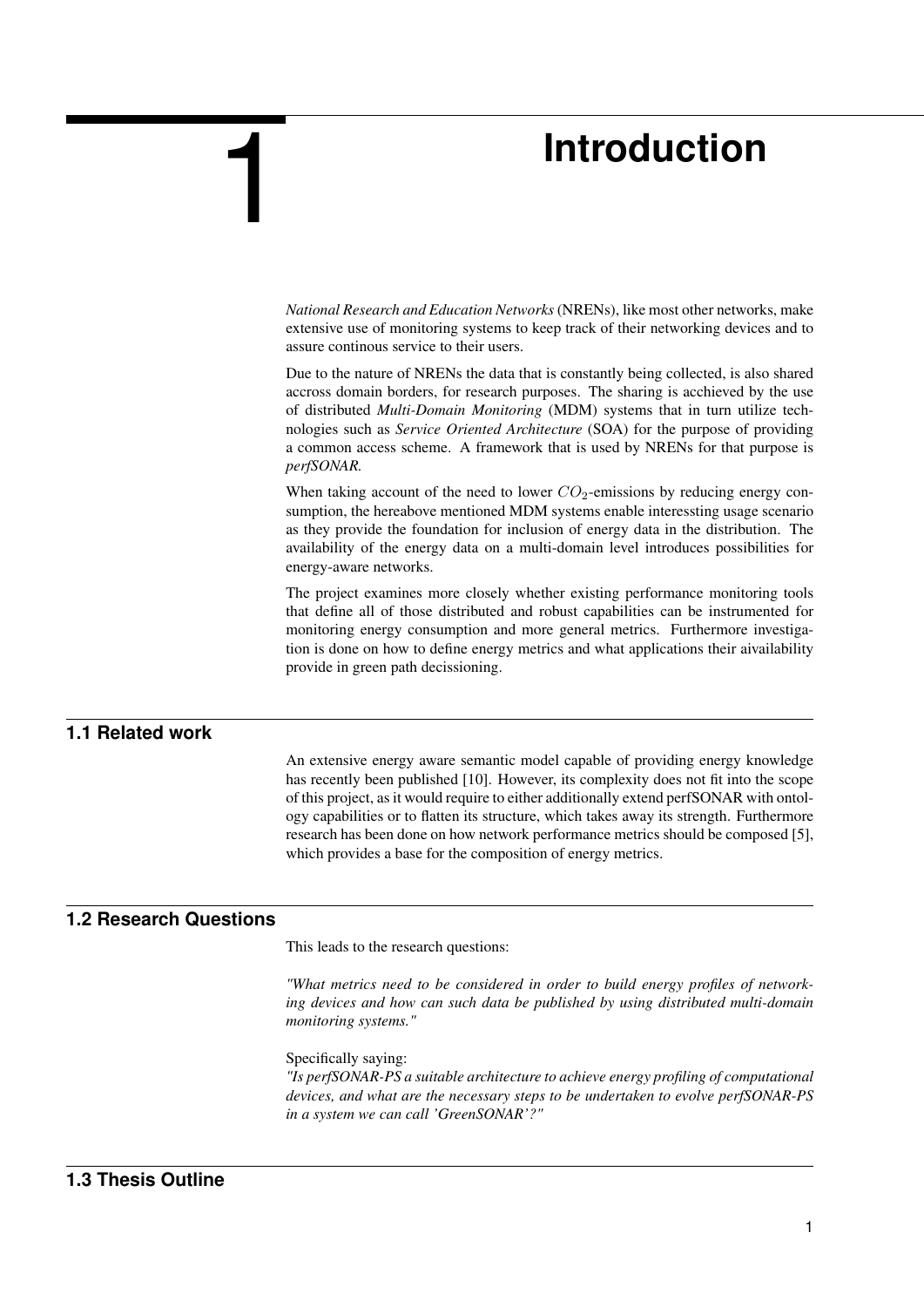The remainder of the report is organized as follows. In section [2](#page-4-0) an introduction to *[Energy Profiling](#page-4-0)* is given. Section [3](#page-6-0) gives insight on the choice of *[Metrics](#page-6-0)* for the energy profiles. Afterwards section [4](#page-8-0) then presents the *[perfSONAR](#page-8-0)* framework and its implementations. Section [5](#page-13-0) (*[GreenSONAR](#page-13-0)*) describes the proposed extension of perfSONAR through which energy-aware networking can be enabled. After presenting the [Results](#page-16-0) in section [6](#page-16-0) they are discussed in section [7,](#page-19-0) which concludes this report.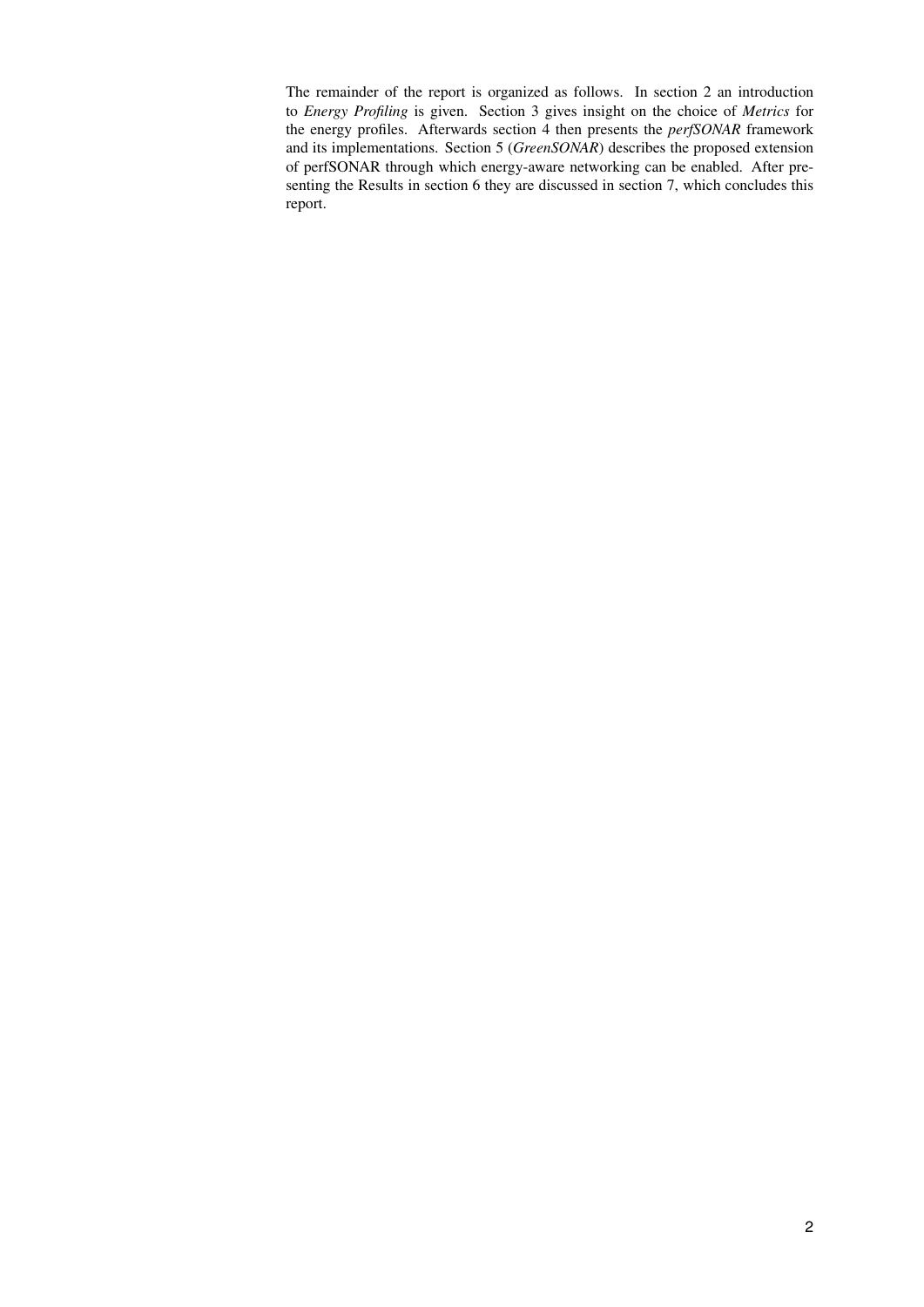# <span id="page-4-0"></span>2

# **Energy Profiling**

Until recently emphasis on IT-infrastructure laid on performance. Only from 2006 research started to be conducted on how to make it more energy efficient [\[2\]](#page-22-3). To make an effort to also use current infrastructure in a more efficient manner, there is need to map energy profiles of devices. On the basis of those profiles decissions can be taken towards whether or not, or when certain infrastructure is to be used.

## **2.1 What is energy profiling?**

<span id="page-4-1"></span>An *energy profile* is a collection of energy related properties of devices. Within the scope of IT-network infrastructure energy profiling can be described as the extension of currently available performance metrics by including metrics that take into account energy consumption of devices.

<span id="page-4-2"></span>These metrics can be used to generate a per device energy profile providing information on the energy efficiency under different circumstances. For a computing device e.g. the power consumption will rise, when the CPU load is high. Furthermore the energy profiles can be taken advantage of for networking path decisioning.

## **2.2 Why is it needed?**

Since at least 2009 there is official scientific consensus that climate change by the amplification of greenhouse gas (GHG) emissions is anthropogenic [\[4\]](#page-22-4). Therefore steps need to be taken to reduce the emissions wherever possible.

Power consumption of the Internet in 2010 represented between estimated 1.1 and 1.9% of the global energy consumption [\[8\]](#page-22-5). In absolute terms this is between 170 and 307GW. As a lot of the currently operating infrastructure was build with providing performance in terms of speed, but not with energy savings, there is a lot to win.

## **2.3 What are current restraints?**

<span id="page-4-3"></span>The main restraints in applying energy profiling to save energy are the lack of standard in both data representation and normalization as well as the lack of sensors in deployed hardware. The first results in administrative limitations, as too much manual intervention is needed to gather energy data at all. Hardware vendors partly implement sensors and interfaces to present the readings, but not in a standardized manner. To perform data gathering on a wide range of devices the variety of different vendor approaches has to be taken into account. This results in too big of an effort. The current methods to gather energy data at all are presented hereunder.

SNMP *Simple Network Management Protocol* is a protocol that allows to manage devices through the network. It uses *Management Information Bases* (MIBs) as extensible means to define the variables that will be exposed by the device. A wide variety of MIBs has been defined, amongst which some that contain energy metrics. Unfortunately (<- please change, not scientific) the definition alone does not mean that it is implemented nor implementable in all devices.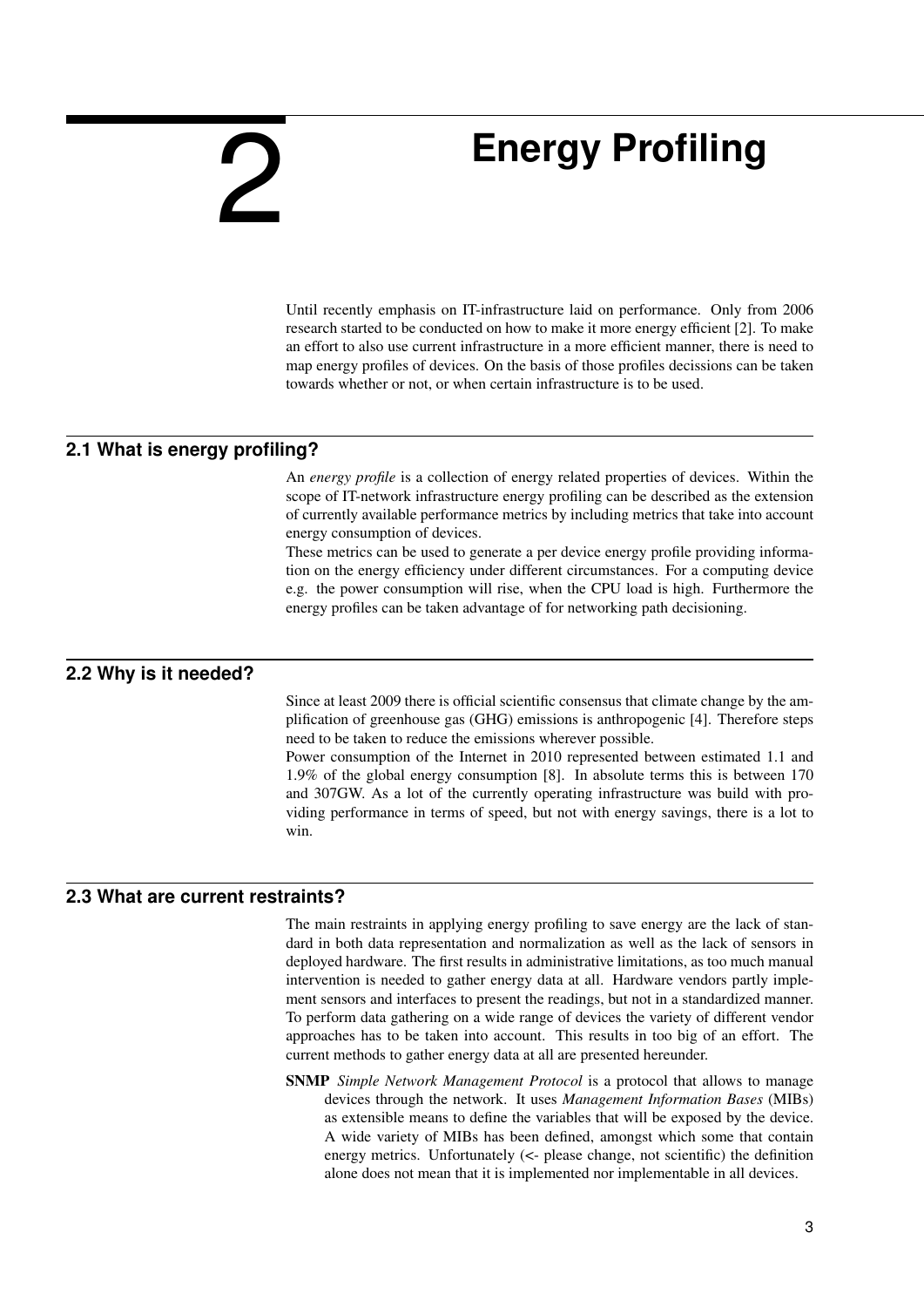- PDU A *Power Distribution Unit* is a device that distributes power to a number of devices. Most PDUs have a more advanced set of functions, amongst which the availability to expose the energy consumption per outlet. Racktivity devices for example can be read out through an *Advanced Programming Interface* or *Application programming interface* (API). The presented readings and the APIs differ per vendor, whereas there is no standard.
- CLI Network hardware vendors often equip their devices with a *Command-line interface* as means of configuring and (basic) monitoring of the device. Some vendors make accessible the sensor-readings of devices by CLI-commands. Unfortunately (<- please change, not scientific) neither the CLIs itself, nor the CLI-command to show the readings, nor the way the readings are presented, are standardized.

<span id="page-5-0"></span>Furthermore there are data sharing limitations, as nor protocol nor infrastructure is in place to spread the data across domain-boundaries.

#### **2.4 How can above mentioned problems be overcome?**

To overcome the above mentioned constrains, standardization has to be introduced on several layers. Chapter [3](#page-6-0) aims at providing the base for a standard by defining a metric that is as independent as possible from the mentioned limitations.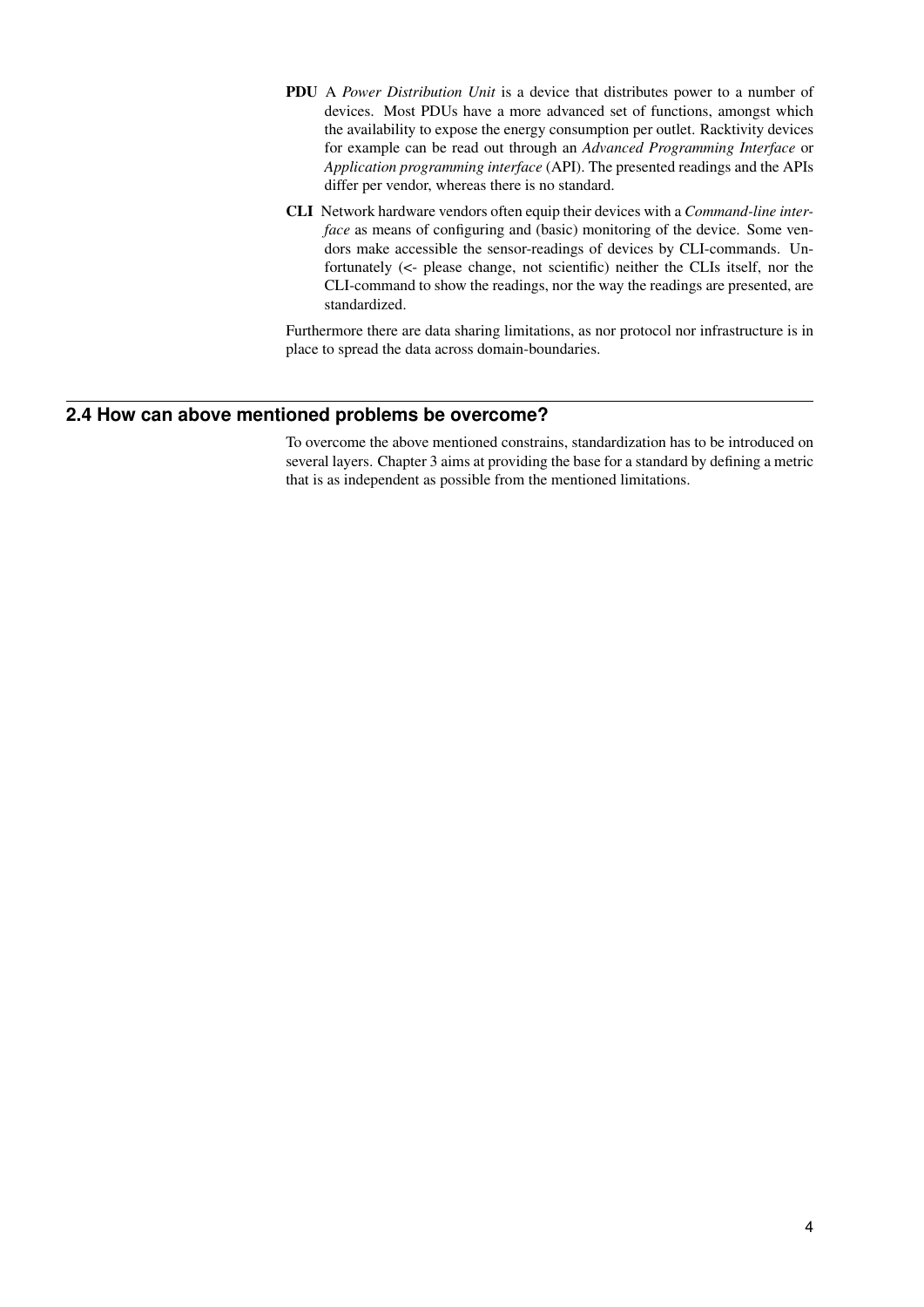# <span id="page-6-0"></span>3

# **Metrics**

<span id="page-6-1"></span>As discussed in chapter [2](#page-4-0) energy profiles provide the base for energy aware infrastructure. To enable such profiles metrics need to be defined. This chapter explains the derivation of a suchlike metric.

## **3.1 Focus**

The approach of this research is to be as generic as possible. It aims at being able to include as much infrastructure as possible. To be able to define the metric, it needs to be framed what the generically available data is.

#### <span id="page-6-2"></span>**3.1.1 Racktivity PDU readings**

In most cases the readings of a *Power Distribution Unit* (PDU) represent the only uniform means of providing energy data within ICT-infrastructure.

Also the absence of *802.3az (Energy-Efficient Ethernet)* results in nearly constant energy consumption regardless of the utilization.

Examining one of the PDU outlets of the DAS-4 cluster, confirms this behavior. (see figure [3.1](#page-6-3) and [3.2\)](#page-6-4)





<span id="page-6-3"></span>*Figure 3.1: Week overview of the UvA DAS-4 ibswitch (PDU outlet 8)*





<span id="page-6-4"></span>*Figure 3.2: Month overview of the UvA DAS-4 ibswitch (PDU outlet 8)* 5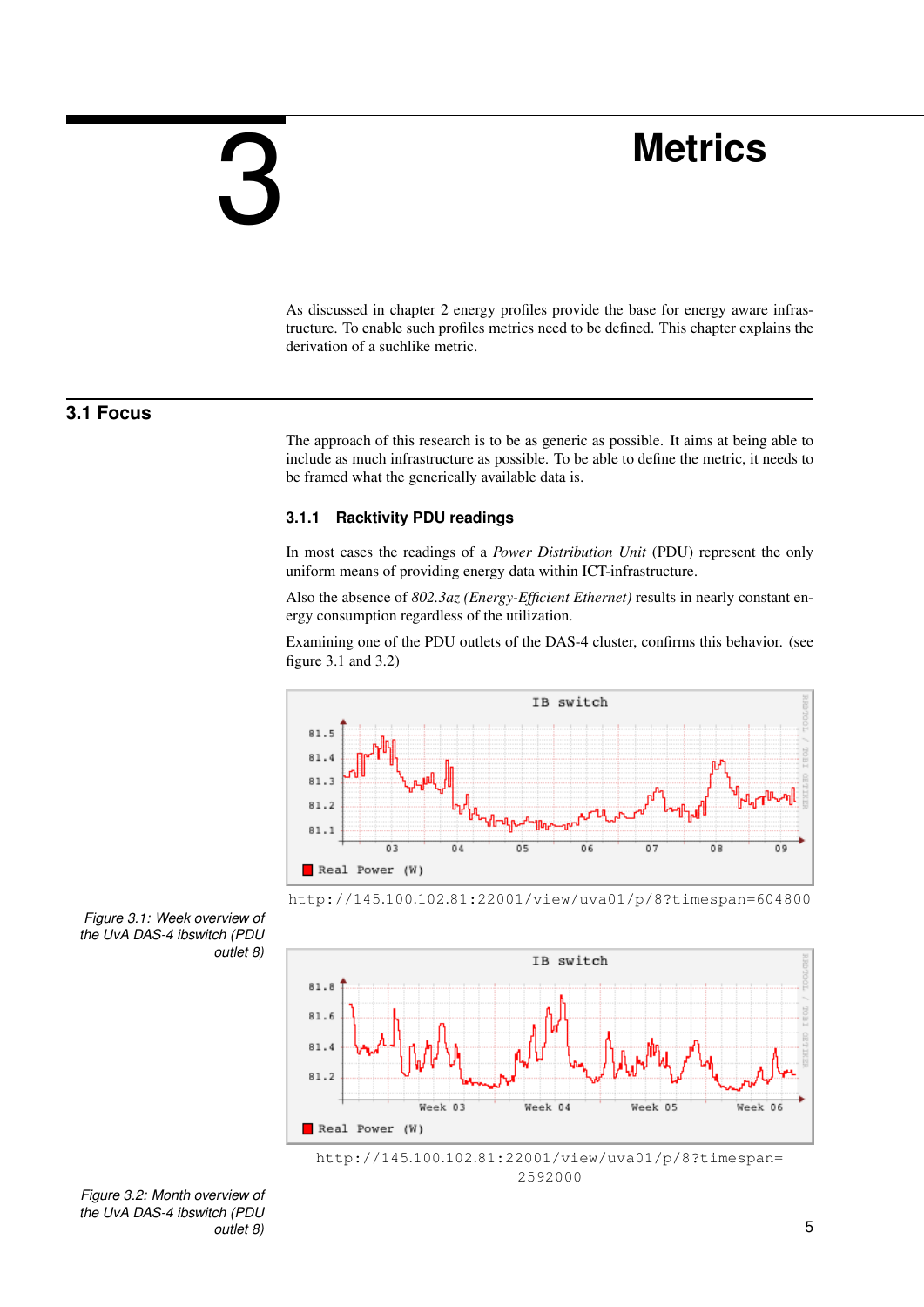### **3.2 Metric**

<span id="page-7-0"></span>Parker and Walker [\[6\]](#page-22-6) introduced the logarithmic *absolute energy efficiency* metric [\(3.1\)](#page-7-1) that enables the comparison of efficiency of ICT-architecture, ICT-hardware, etc.

<span id="page-7-1"></span>
$$
dB\varepsilon = 10\log_{10}\left(\frac{Power/BitRate}{kTln2}\right) \tag{3.1}
$$

Since GreenSONAR is an approach to standardize, this metric was chosen, as it provides universal comparability irrespective to specific technology.

The derived definition [3.2](#page-7-2) extends  $Power/BitRate$  by taking into account the number of ports  $N_{ports}$  and distributing the current energy consumption  $P_{total}$  evenly amongst them. This value is put into relation to the bandwidth left  $Speed_{max}$  –  $Util_n * Speed_{max}$ . If a port has a utilization of e.g. 80%, it calculates to 20% of the  $Speed_{max}$  of that port in  $bits/second$ . The division of energy consumption amongst the ports seems crude, but in an attempt to keep the definition as generic as possible, the most apparent and definitely available variables as input.

<span id="page-7-2"></span>
$$
dB\varepsilon_{cpp} = 10\log_{10}\left(\frac{P_{total}}{N_{ports}}/Util_p * Speed_{max}\right)
$$
 (3.2)

Where

 $dB \varepsilon$ : absolute energy efficiency  $dB\varepsilon_{cpp}$ : absolute current energy efficiency per port  $P_{total}$ : current total energy consumption of device  $N_{ports}$ : number of ports  $S_{max}$ : maximum speed of port in bits/second  $Util_p$ : current port utilization k: Boltzmann constant  $(1.381 * 10^{-23} J/K)$ T: temperature in Kelvin  $kTln2$ : absolute minimum energy per bit dissipated

If in future the distribution of energy profiling data is in place and more extensive the following definition might be worth considering to replace aforementioned  $\frac{P_{total}}{N_{ports}}$ with definition [3.3.](#page-7-3) It makes use of baseline measurements of devices [\[7\]](#page-22-7). This would require to register baseline measurements for all devices or global historical energy data from which the baseline could be derived. The former represents a unfeasible overhead and the latter is not in place yet.

<span id="page-7-3"></span>
$$
P_{pp} = \frac{P_{tp} - P_b}{N_p} \tag{3.3}
$$

**Where** 

 $P_{pp}$ : estimated power per port  $P_{tp}$ : average power for a specific throughput level  $P_b$ : average baseline power

 $N_p$ : number of ports

A further consideration towards the future is taking advantage of the fact that the derived metric includes the temperature T. Devices perform more or less efficient according to their operation temperature. When temperature-sensor readings get more widely available, they can be included in the calculation and thereby yield more accurate values for the absolute energy efficiency.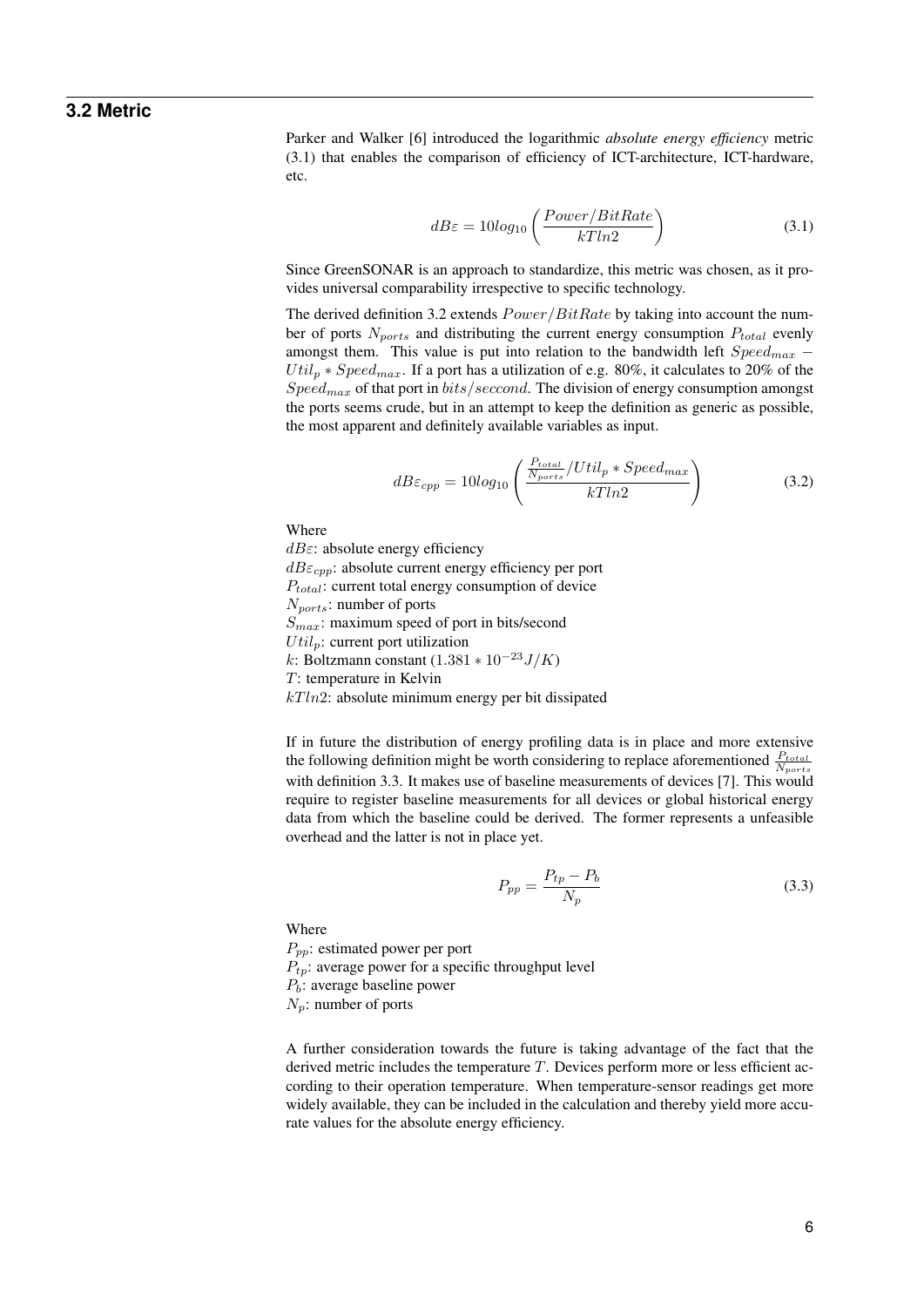# **perfSONAR**

With various Network Monitoring Systems (NMS) in place, computer networks are steadily becoming more resilient while also optimizing their performance and availability. Such systems are often part of domains that fall under certain administrative policies and access to monitoring data is limited to the domain's administrators and users. Making it available to third-parties will help approach problems such as jitter, packet loss, transmission delay and bandwidth availability amongst others on a multi-domain level. However, the vast amount of network technologies, policies and managers turn its distribution into a complicated process. Such restrictions have led to initiatives for the development of Network Monitoring Service-Oriented Architectures (NMSOA)[\[9\]](#page-22-8). A conjoint effort between educational entities and National Research Networks (NRENs), the perfSONAR framework is one initiative that enables the discovery, collection, storage and distribution of monitoring data. At its heart, the framework strives to diminish all data access-related administrative restrictions and make it easier to troubleshoot end-to-end performance problems on multi-domain paths. The perfSONAR framework originated out of the following three contexts<sup>[1](#page-8-1)</sup>:

- A consortium of organizations who seek to build network performance middleware that is interoperable across multiple networks and useful for intra- and inter-network analysis. One of the main goals is to make it easier to solve endto-end performance problems on paths crossing several networks.
- A protocol. It assumes a set of roles (the various service types), defines the protocol standard (syntax and semantics) by which they communicate, and allows anyone to write a service playing one of those roles. The protocol is based on SOAP XML messages and following the Open Grid Forum (OGF) Network Measurement Working Group (NM-WG).
- Several, interoperable software packages (implementations of various services) that attempt to implement an interoperable performance middleware framework. Those sets of code are developed by different partners.

<span id="page-8-0"></span>4

<span id="page-8-1"></span><sup>1</sup> http://www.perfsonar.net/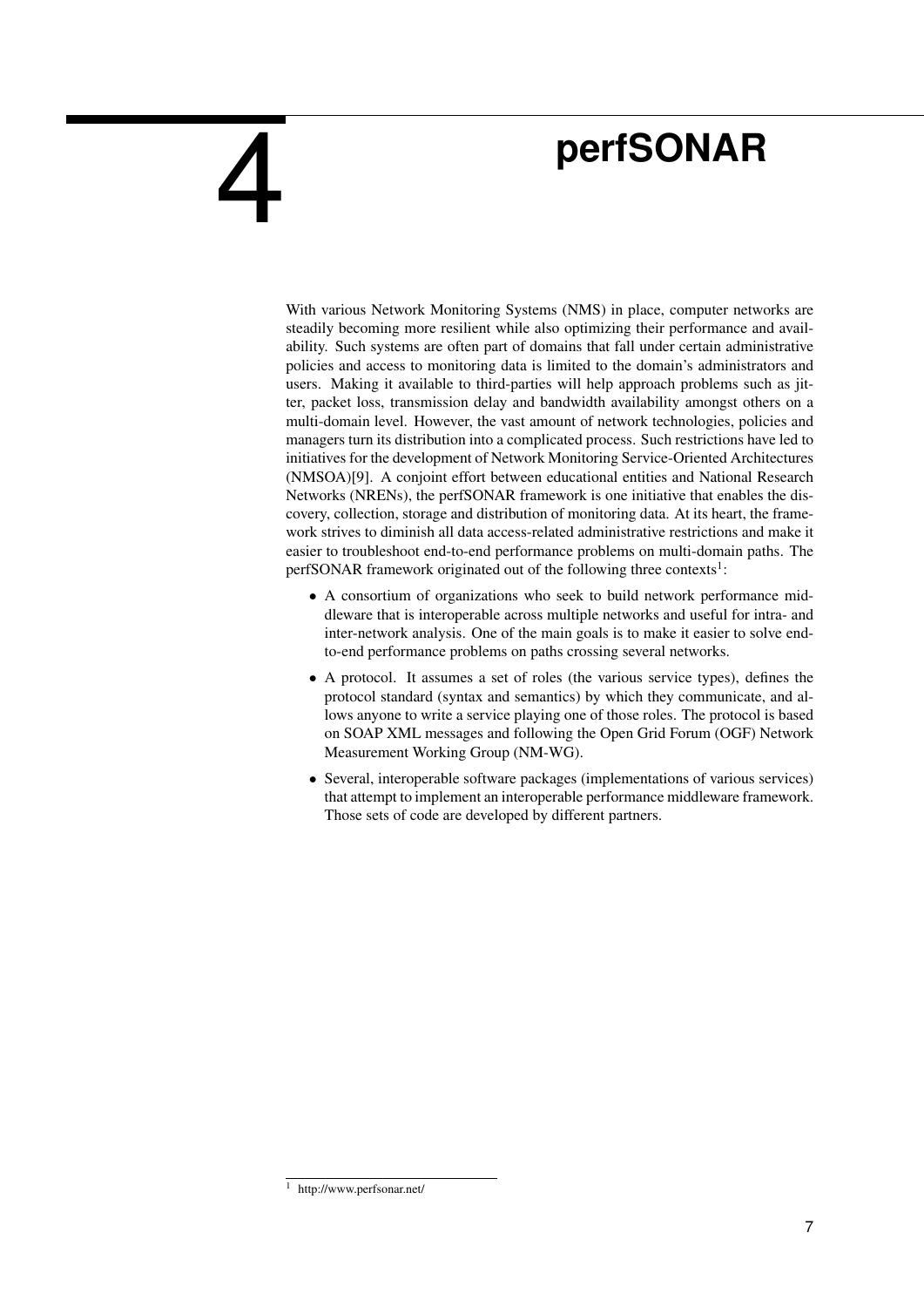## **4.1 Architecture of the framework**

<span id="page-9-0"></span>perfSONAR defines a decentralized system for sharing network measurements. The general monitoring infrastructure implemented by the framework is depicted in Fig. [4.1.](#page-9-3)



<span id="page-9-3"></span>*Figure 4.1: The three layered infrastructure of the perfSONAR framework.*

> The base layer defines domain-specific Measurement Points (MP) capable of collecting distinct metrics obtained by an underlying monitoring tool. Multiple MPs can be deployed within a domain. The Services Layer is the middle layer of the system and can span across multiple administrative domains. It enables the inter-domain exchange of measurement data and management information through disjoint Web Services (WS). The User Interface Layer consists of reporting and visualization tools that can present data in customizable ways.

#### <span id="page-9-1"></span>**4.1.1 Measurement Point Layer**

At this layer, the tasks of obtaining and storing measurement data are defined. The measurements themselves are carried out by active or passive monitoring tools such as Ping, Iperf or SNMP queries. Each MP is designed as a wrapper around a particular monitoring tool while also defining interfaces for remote invocations. In principle, MPs are highly versatile and do not pose any restriction on what technology or programming language is used for defining them as long as their communication with the rest of the framework is realized in accordance with the communication standard. The current perfSONAR releases provide MPs capable of interfacing with the following resources and measurement tools:

- Telnet/SSH MP returns the output of "traceroute" and "ping" commands
- Round-Robin Databases (RRD) MP
- Structured Query Language (SQL) Database MP
- Pinger MP ICMP ping command wrapper
- Bandwidth Control (BWCTL) MP Iperf TCP/UDP throughput measurement tool wrapper

#### <span id="page-9-2"></span>**4.1.2 Services Layer**

The Services Layer provides a high degree of access transparency between data collectors and data consumers by diminishing differences in data access and representation. It does so by defining the following services:

- Authentication and Authorization Authentication Service (AS)
- Discovery of services alike in other domains Lookup Service (LS)
- Aggregation, correlation and filtering of measurement data Transformation Service (TS)
- Storage of measurement data collected by MPs Measurement Archives (MA)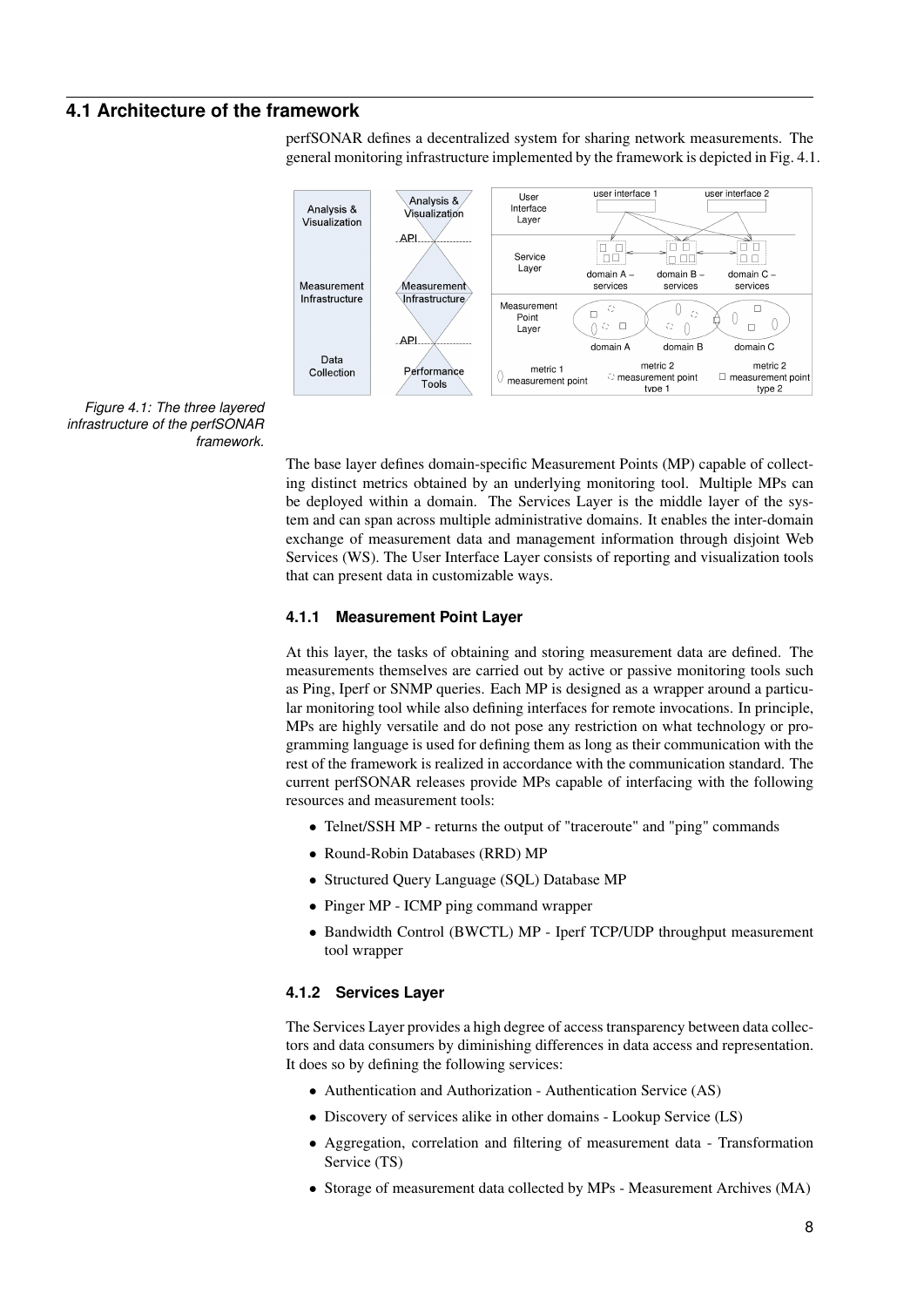The interaction of entities part of the layer as well as access to the Measurement Point layer is not visible to the user. For this to be achieved, all data providers define a "publisher" interface while all data consumers implement a "subscriber" interface.

#### <span id="page-10-0"></span>**4.1.3 User Interface Layer**

The User Interface Layer consists of entities such as visualization tools (GUIs) that enable end-users to adapt, format and visualize measurement data in versatile ways with the needs of certain applications and user groups in mind. Users of any service, regardless of whether they are end-user application or services themselves are regarded as clients. These services allow users to perform tests using the lower layers of the framework. From the perspective of users, the Service Layer abstracts the differences of Measurement Points deployed across the different participating domains.

#### <span id="page-10-1"></span>**4.1.4 NMWG protocol**

The data communication protocol used by the framework's services is based on SOAP (Simple Object Access Protocol) XML messages and adheres to the Global Grid Forum (GGF) Network Monitoring Working Group (NMWG) XML schema. HTTP is used as the underlying transport protocol. The general structure of messages exchanged between services is depicted in Fig. [4.2](#page-10-3)



<span id="page-10-3"></span>*Figure 4.2: The encapsulation of metadata + data in the NMWG protocol.*

> The NMWG schema is also used for normalizing measurement data. This is achieved by segmenting the presentation of measurement data into two parts: meta data and data. The paradigm allows for easily extending the data types supported by the framework's communication protocol when new MPs and MAs are deployed within the existing infrastructure.

#### **4.2 Implementations**

<span id="page-10-2"></span>Two perfSONAR implementation exist at current that fully comply with the NM-SOA depicted in Fig. [4.1,](#page-9-3) namely perfSONAR-PS and perfSONAR MDM. They are actively developed by different NRENs for servicing the requirements of particular users bases and infrastructures. perfSONAR MDM is developed by GÉANT and aims at providing a seamless Multi-Domain Monitoring system for the GÉANT Service Area. Measurement Points and client services provided by this implementation are developed with the needs of NOC and PERT engineers in mind. perfSONAR-PS is developed by ESnet and Internet2 with the purpose of optimizing the troubleshooting process between campus and research networks as well as network providers.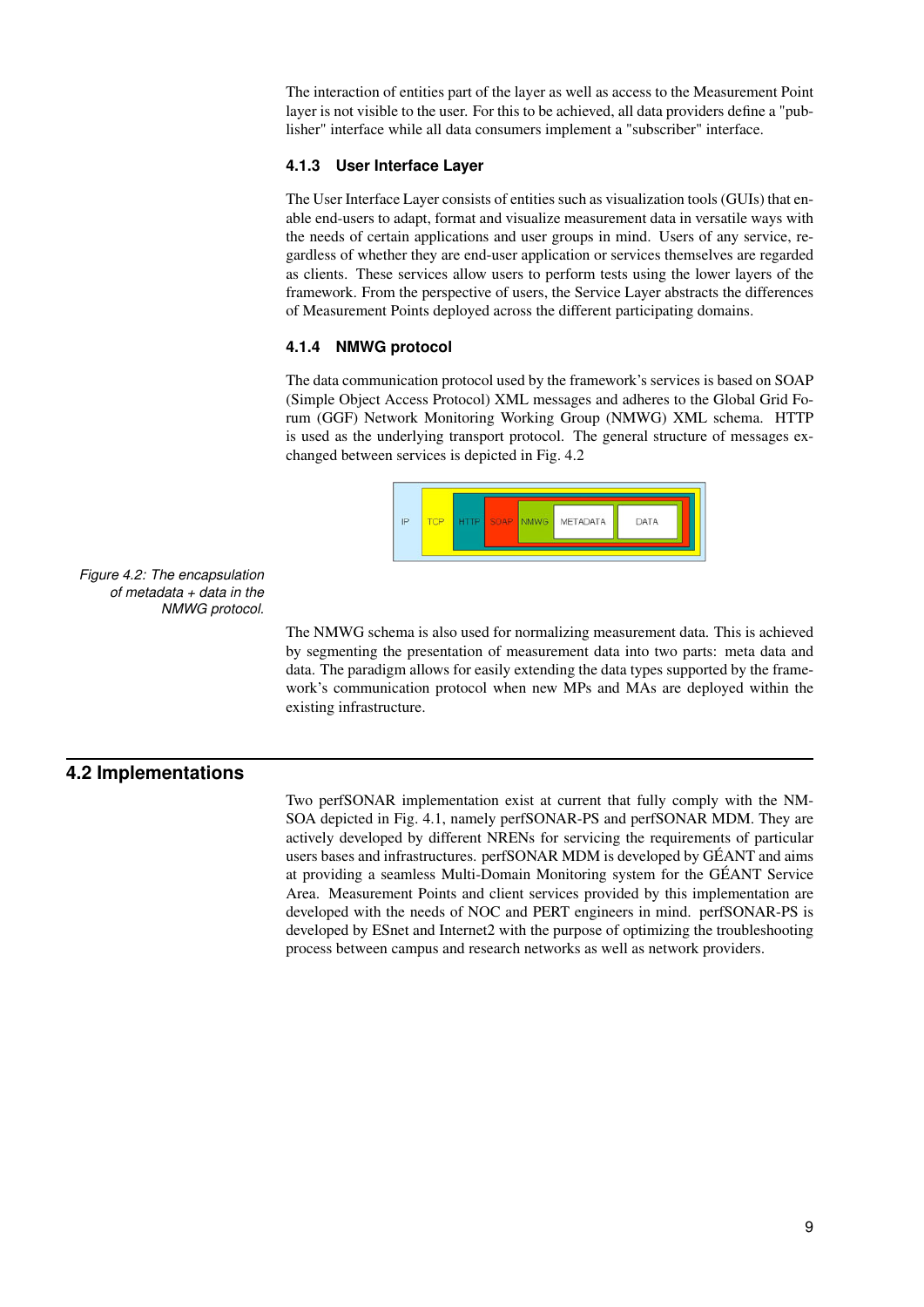A third implementation (perfSONAR NC) developed by UNINET offers standalone Measurement Points incapable of registering with a local or global lookup service. An overview of available perfSONAR implementations is depicted in Table [4.1](#page-11-1)

| <b>Feature</b>       | perfSONAR-PS/MDM              | perfSONAR NC     |
|----------------------|-------------------------------|------------------|
| <b>Services</b>      | MP, MA, LS, AS, TS            | <b>MP</b>        |
| Protocol             | <b>NMWG</b>                   | <b>NETCONF</b>   |
| Data models          | none                          | <b>YANG</b>      |
| Query Mechanisms     | MA/MP dependent               | <b>XPATH</b>     |
| Scalability          | 1000 domains                  | $>200K$ dinaubs  |
| Code base            | >6000 lines, MA specific 3000 | $< 1000$ lines,  |
|                      |                               | MA specific <200 |
| Programming language | Perl/Java                     | <b>PHP</b>       |

## <span id="page-11-1"></span>*Table 4.1: perfSONAR features*

*by release* The major differences between the perfSONAR-PS and MDM releases is the programming language used in their implementation as well as the type of Measurement Points they define. Measurement Points from both releases (Table [4.2\)](#page-11-2) that target the distribution of the same metric are still capable of communicating with one another because of the standardized NMWG protocol. Both releases do not follow a certain data model through which services at the lower two layers of the framework need to be implemented. Therefore, the query mechanisms that need to be used with a given service are highly specific to its own interfaces. A complete comparison of the main characteristics that distinguish the releases from one another can be found in [\[3\]](#page-22-9)

| <b>Measurement Archive</b>       | perfSONAR-PS | perfSONAR MDM |
|----------------------------------|--------------|---------------|
| <b>Reverse Traceroute</b>        |              |               |
| Reverse Ping                     |              |               |
| BWCTL(Iperf, NutTCP)             |              |               |
| OWAMP (RFC4656)                  |              |               |
| <b>SNMP Round-Robin Database</b> |              |               |
| SOL database                     |              |               |

<span id="page-11-2"></span>*Table 4.2: perfSONAR-PS/MDM Measurement Archives*

## **4.3 Extensibility**

<span id="page-11-0"></span>To instrument the software towards the distribution of new metrics, a deep familiarization with the framework was conducted. The outcome showed that the NMSOA framework adopted by the perfSONAR-PS and MDM distributions is a good choice for a system, which to instrument towards energy profiling of network nodes for the following reasons:

- The software provides a uniform, well-organized system for the collection, distribution and consumption of network-related metrics that mediates
	- data discovery, and
	- data access
- The high degree of access transparency provided by the Service layer enables the seamless integration of newly implemented Measurement Archive in perf-SONARs current global infrastructure.
- Instrumenting the software towards the distribution of new metrics can be achieved in an autonomous way by:
	- Provisioning of new NMWG schemas that describes the underlying measurement data
	- Provisioning of new Measurement Points and Archives that collect, store and serve the data.
- Its user base is comprised of various NRENs, which makes it a perfect testbed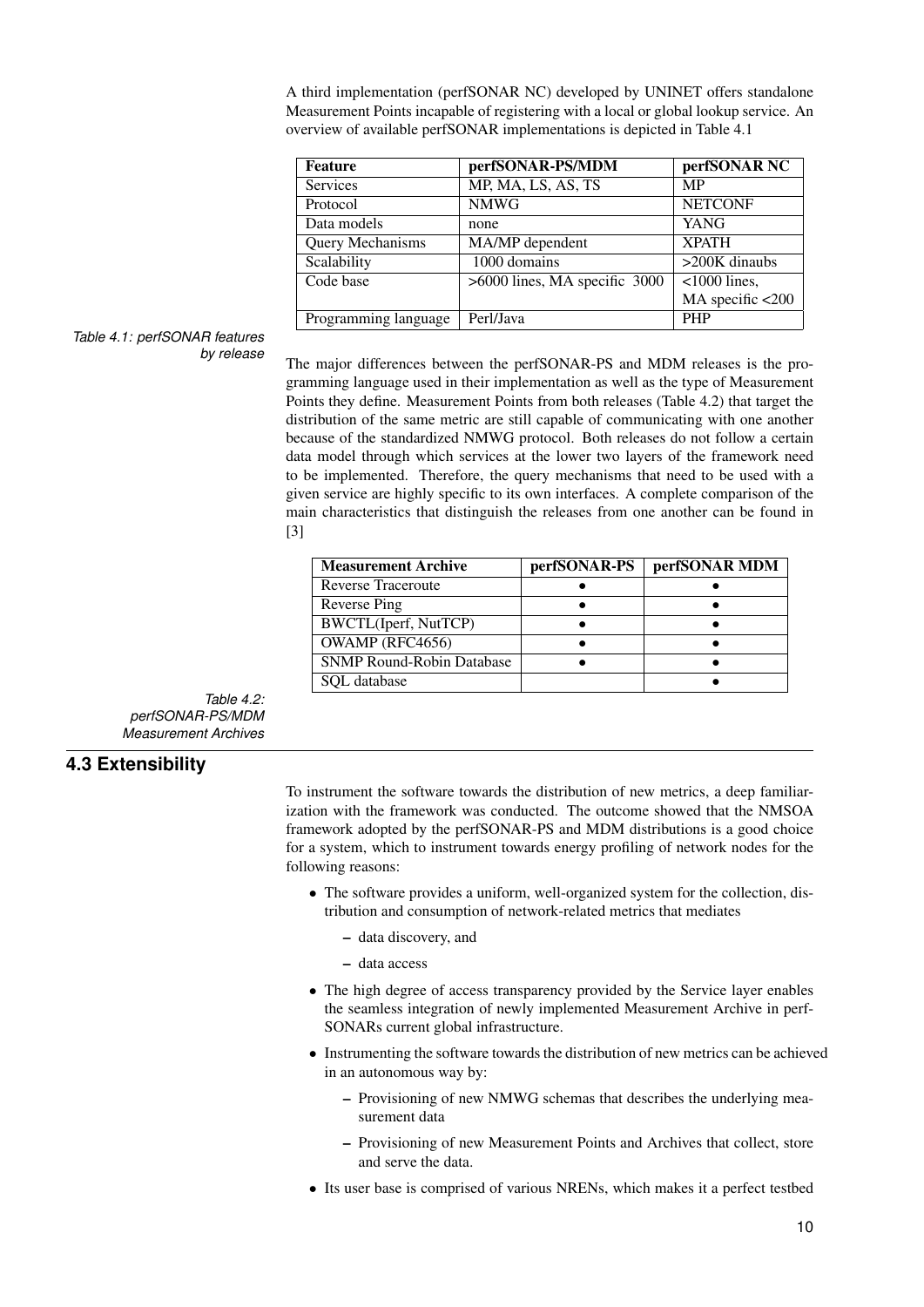for such a new and unstandardized system

#### <span id="page-12-0"></span>**4.3.1 Code base extensibility**

In order to evaluate what are the important parts of creating a new Measurement Archive, an extensive examination of the code base of perfSONAR-PS was conducted as the software is a community-driven, agile-programming [\[1\]](#page-22-0) reference to perfSONAR release management) effort, which lacks a standardized documentation base. Development is mainly carried out via conference calls and mailing lists [\[3\]](#page-22-9).

With a lack of documentation on the subscriber/publisher APIs defined by the different services, determining how to create a new Measurement Archive relied on performing a full installation of the perfSONAR-PS with the purpose of first verifying the valid functionality of the different global and local services. Afterwards, the source code bundles of the different services were examined. The following research questions were defined:

- 1. How do Measurement Archives register and maintain communication with local and global lookup services?
- 2. Is there a generic data model followed in the implementation of Measurement Points and Archives?
- 3. How is data collected by a Measurement Point
	- a. Normalized
	- b. Made available to a Measurement Archive
- 4. Is there any stateful control information kept and how is it represented in terms of the NMWG XML schema?

Due to the extensive code base of the software the only question that was concisely answered is 3a. A Measurement Point service wraps around existing monitoring tools by either directly invoking them or by relying on storage containers in which such tools first write collected data. Data is then normalized with regards to the NMWG XML schema. The Measurement Point service also defines mechanisms for pushing data towards Measurement Archives. However, the different implementation of Measurement Archives do not interpret the entire NMWG schema space, but rather define hard-coded routines through which underlying measurement data is referenced to subspaces of the schema. As a result, services such as the SNMP Measurement Archive cannot interpret objects from the entire SNMP OID tree but rather target the exposure of interface statistics alone through archive-specific query routines. Likewise, RRD Measurement Archives do not treat RRD databases in a generic fashion by first building a profile of the underlying Round-Robin Archives of the database and normalizing it in the scope of an NMWG measurement schema.

In order to answer the remaining questions, contact was established with one of ESnet's perfSONAR-PS developers. After sharing the purpose of our research and the concerns in terms of extensibility, it was established that implementing a new Measurement Archive is not feasible within the time limitations of the project.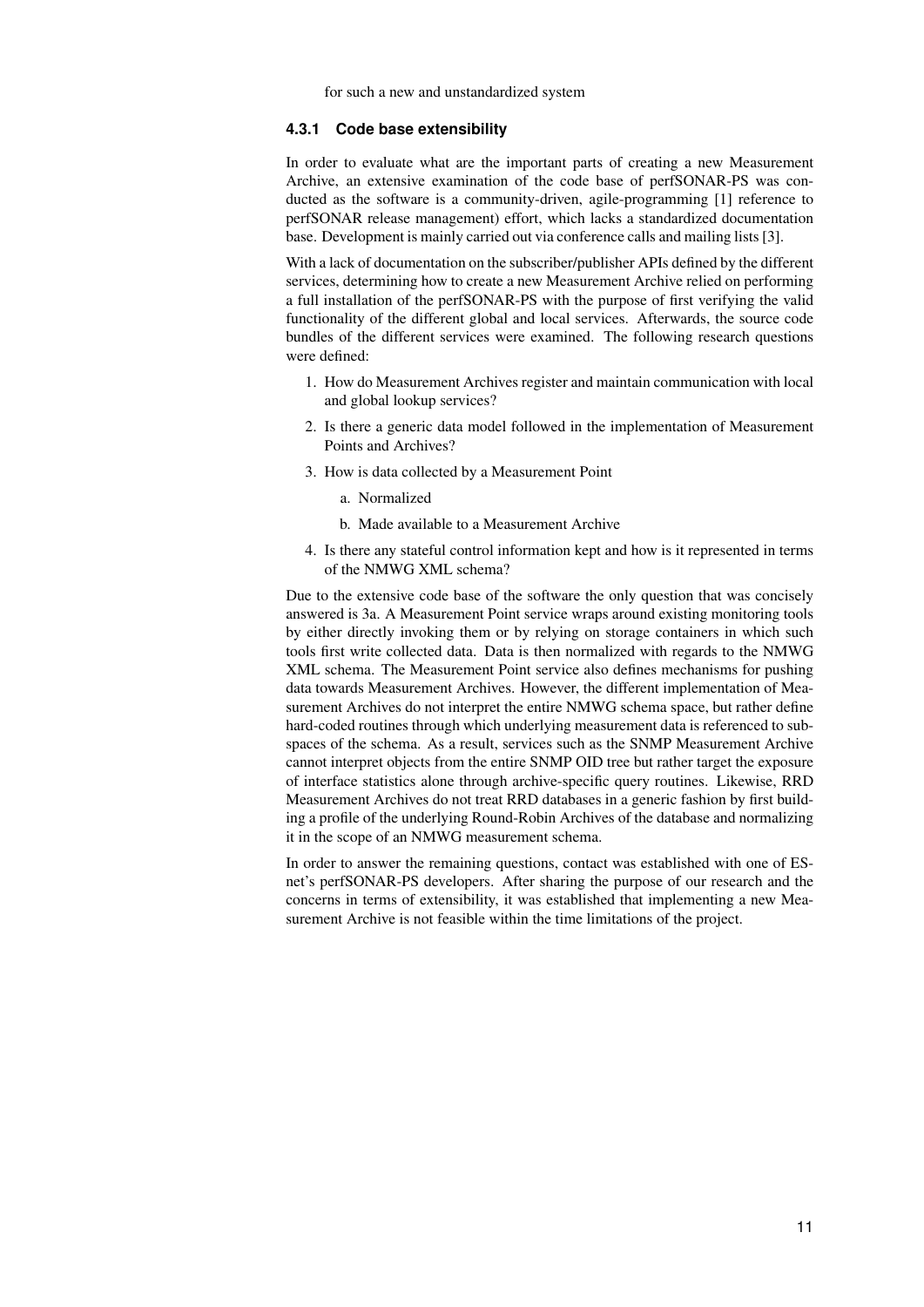# <span id="page-13-0"></span>5

## **GreenSONAR**

Certain functional requirements need to be met in order to implement a scalable energy-aware networking system. While Chapter [4](#page-8-0) exploers whether perfSONAR-PS is a suitable entity for serving the role of data dissemination within such a system, this chapter examines more closely what are the underlying functional requirements of the system as a whole by using perfSONAR-NC Measurement Archives as a testbed.

### **5.1 Blueprint of energy-aware networking**

<span id="page-13-1"></span>By assuming that a data dissemination model is in place, attention can be given to remaining underlying components of an energy-aware networking solution. Notably, the core of such a system is the capability of putting different types of metrics in context of one another so that an energy profile can be created for a network node. As discussed in Chapter [3](#page-6-0) this can be achieve through a formula the input of which is based on:

- per-port utilization readings of a node, and
- node energy consumption readings

Various data sources exist for these metrics. Although port utilization is usually monitored by requesting readings from the network node itself, it is more common to have a PDU as the data source of energy readings although a limited number of network devices offer the tracking of such values via their command line. Moreover, establishing communication with the data sources can be done through different, locally-regulated methodologies. A scalable solution to this is therefore to abstract the operations of accessing, reading and storing data from location-specific data sources into routines separate from the data dissemination system. Therefore, in Figure [5.1](#page-13-2) the two metrics are depicted as RRD and SNMP entities.



<span id="page-13-2"></span>*Figure 5.1: GreenSONAR test system*

> The next component of the system is the Measurement Archive which can be expressed as the combination of the "gather script" and "MAIN-DB" components from the aforementioned figure. An important design consideration for this component is whether it computes the energy weight of local devices itself and then servers a tuple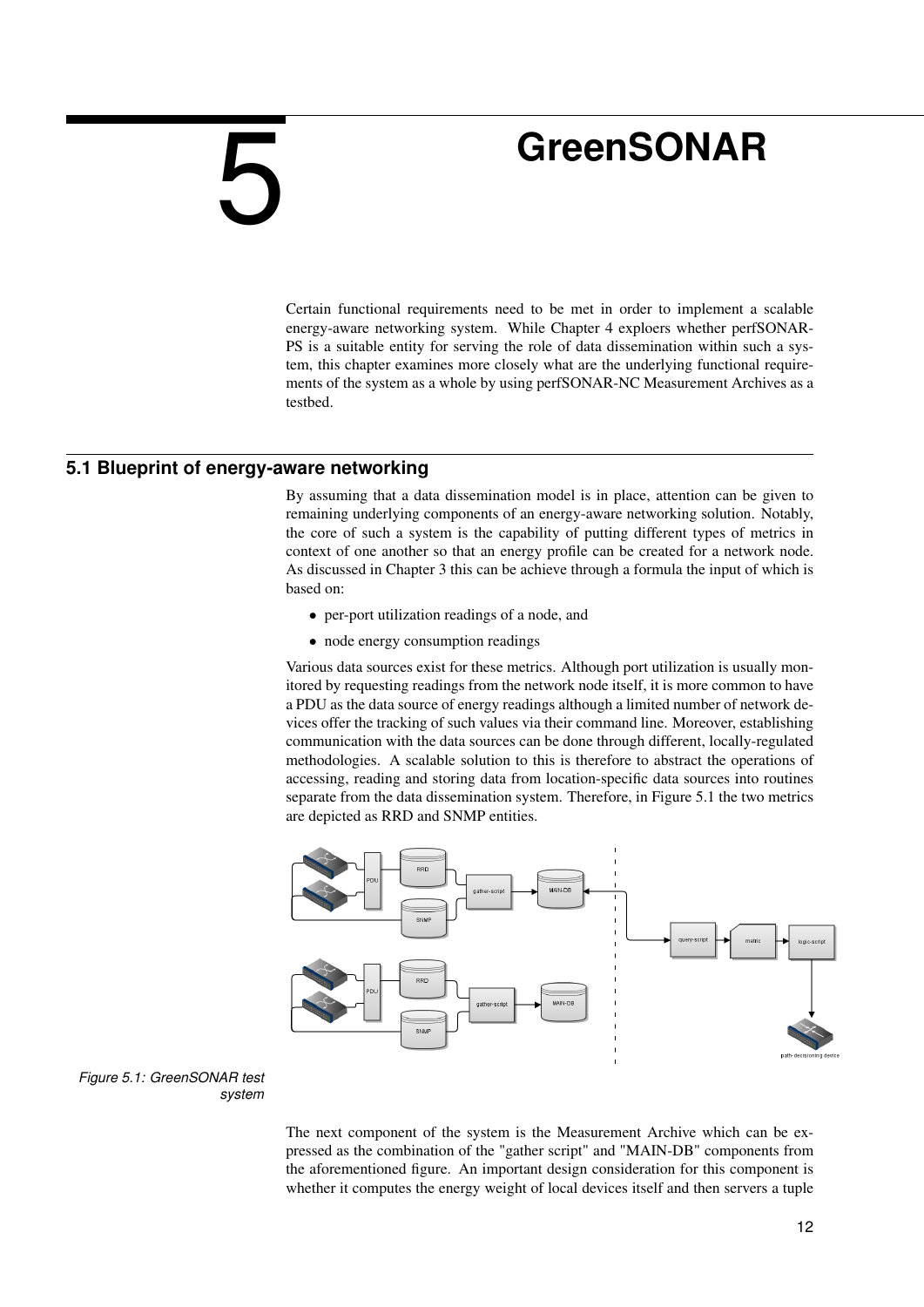of device network identifiers and energy weights or whether it provides such needed data to clients to do the computation instead. The former approach however would obscure certain parts of the data by performing aggregation.

The dotted vertical line in the figure is meant to delineate two different administrative domain. The arrow inbetween the "MAIN-DB" and "query-script" components can be perceived as Services Layer provided by perfSONAR NMSOA framework. A client requesting the data can then be used for modifying the routing or forwarding logic of network nodes part of a remote domain. Such a client is constructed by extending perfSONAR's query classes. Various technologies can aid the process of modifying network operations with regards to the networking features supported by local devices:

- SNMP set queries SNMP queries can be used to modify forwarding logic by the modification of VLANs a switchport is assigned to via the Q-BRIDGE-MIB information base. Also, SNMP queries can be used to modify the routing logic of network devices both in terms of static and dynamically-learned routes
- OpenFlow As the OpenFlow protocol makes a great deal of distinction inbetween the routing/forwarding plane and the data plane such features are already built into the protocol
- <span id="page-14-0"></span>• OGF NSI-CS- For devices supporting the Open Grid Forum (OGF) Network Service Interface Connection Service (NSI-CS) standardized APIs can be used for performing such modifications

### **5.2 Test setup**

In order to test what difficulties might arise with the underlying functional requirements of the system, a test model was created. The model takes into account the infrastructure present in the DAS-4 environment at the University of Amsterdam such as PDU energy readings that are stored in RRD archives, however the underlying data sources and how they are accessed is a design consideration rather than a restriction. The setup defines the following components:

- Measurement Archives for distributing RRD and SNMP data (Appendix [C\)](#page-28-0)
- A BASH script for gathering interface statistics of local devices and calculating the percentage utilization of their ports (Appendix [C\)](#page-28-0)

The two types of measurements served are linked together by using the Network Layer address of nodes. A client of the system, which knows in advance the network location of other participants, can establish the information offered by another participant by issuing a query that shows what archives exist at their location. A response of such a query takes the following form:

```
1 \mid \ldots2 | <rpc−reply xmlns="urn : i et f : params : xml : ns : netconf : base : 1.0" message-id="1">
\frac{1}{3} < data xmlns : default ="http :// stager . uninett . no/ perfsonarnc/1.0">
\left\{\n \begin{array}{l}\n \text{4} \\
 \text{4} \\
 \text{5} \\
 \text{6} \\
 \text{6} \\
 \text{7}\n \end{array}\n \right.\n \times \text{6} \\
\text{7} \times \text{7} \\
 \text{8} \times \text{8} \\
 \text{9} \times \text{9} \\
 \text{10} \times \text{10} \\
 \text{11} \times \text{11} \\
 \text{12} \times \text{13} \\
 \text{13} \times \text{14} \\
 \text{14} \times \text{15} \\
 \text{15} \times \text{16} \\
 \text{16} \times \text{17} \\
 \text{17} \times \de f a u l t : name>
 \sim default: name xmlns="http://stager.uninett.no/psnc/1.0">145.100.102.114_pdu </
                   d e f a u l t : name>
 6 <br>
\leq default:name xmlns="http://stager.uninett.no/psnc/1.0">145.100.102.115_snmp</
                   def au lt: name\geq7 <default:name xmlns="http://stager.uninett.no/psnc/1.0">145.100.102.115_pdu </
                   de f a u l t : name>
           \langle d at a >9 \mid \langle rpc-reply >
10^{-1}
```
By determining the types of archives available at a remote location, a locally-running client script can request the ones that represent devices used by the routing tables of the local routing infrastructure. The SNMP archive is implemented as a flat file. Entries part of the file take the following form:

*Timestamp: UpInterfaceCount/TotalInterfaceCount, IF1=%Utilizatoin, IF2=%Utilizatoin, ...*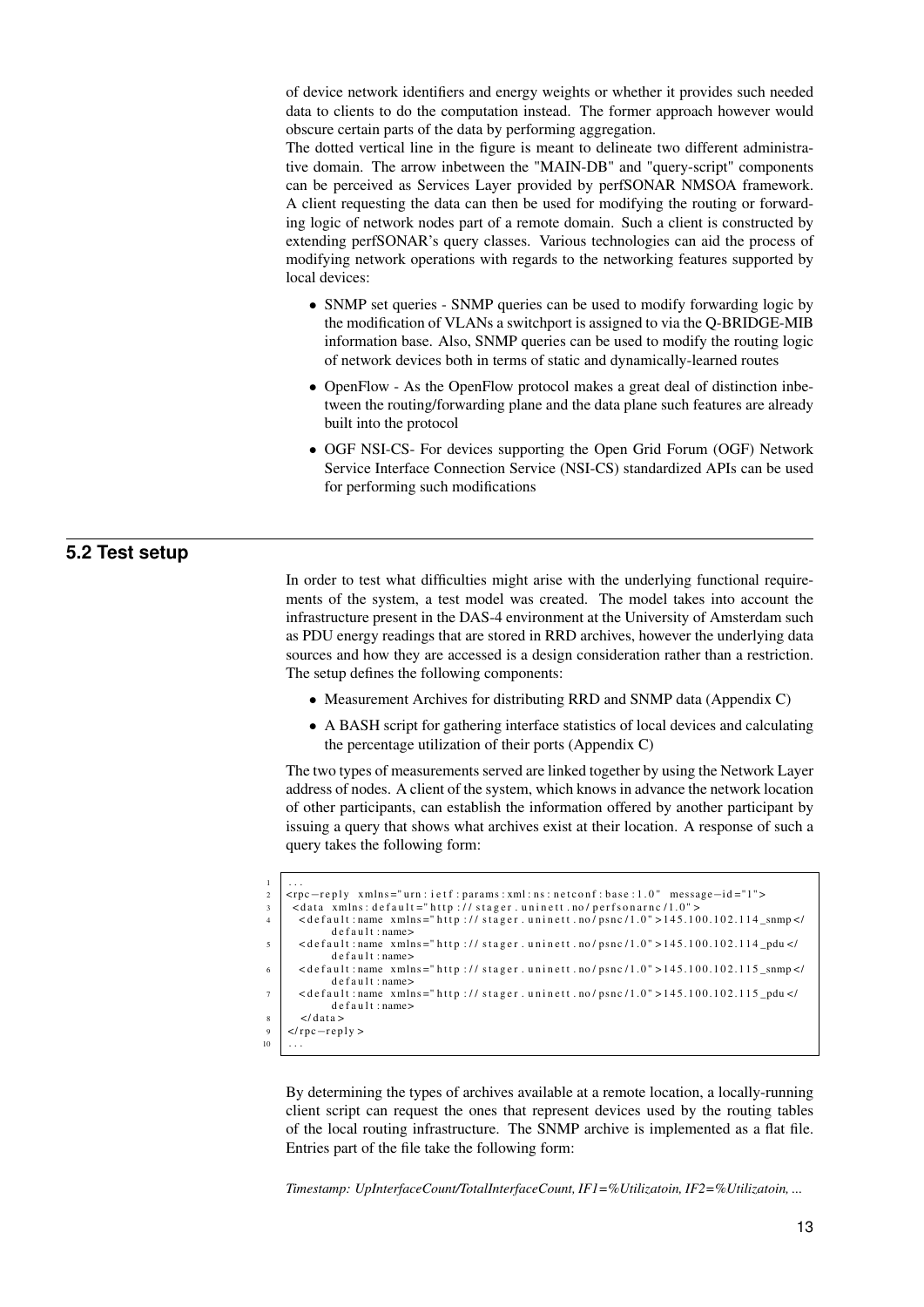The PDU Measurement archive provides the average of the latest entries appended to a Round-Robin database that describes the energy readings of the respective nodes.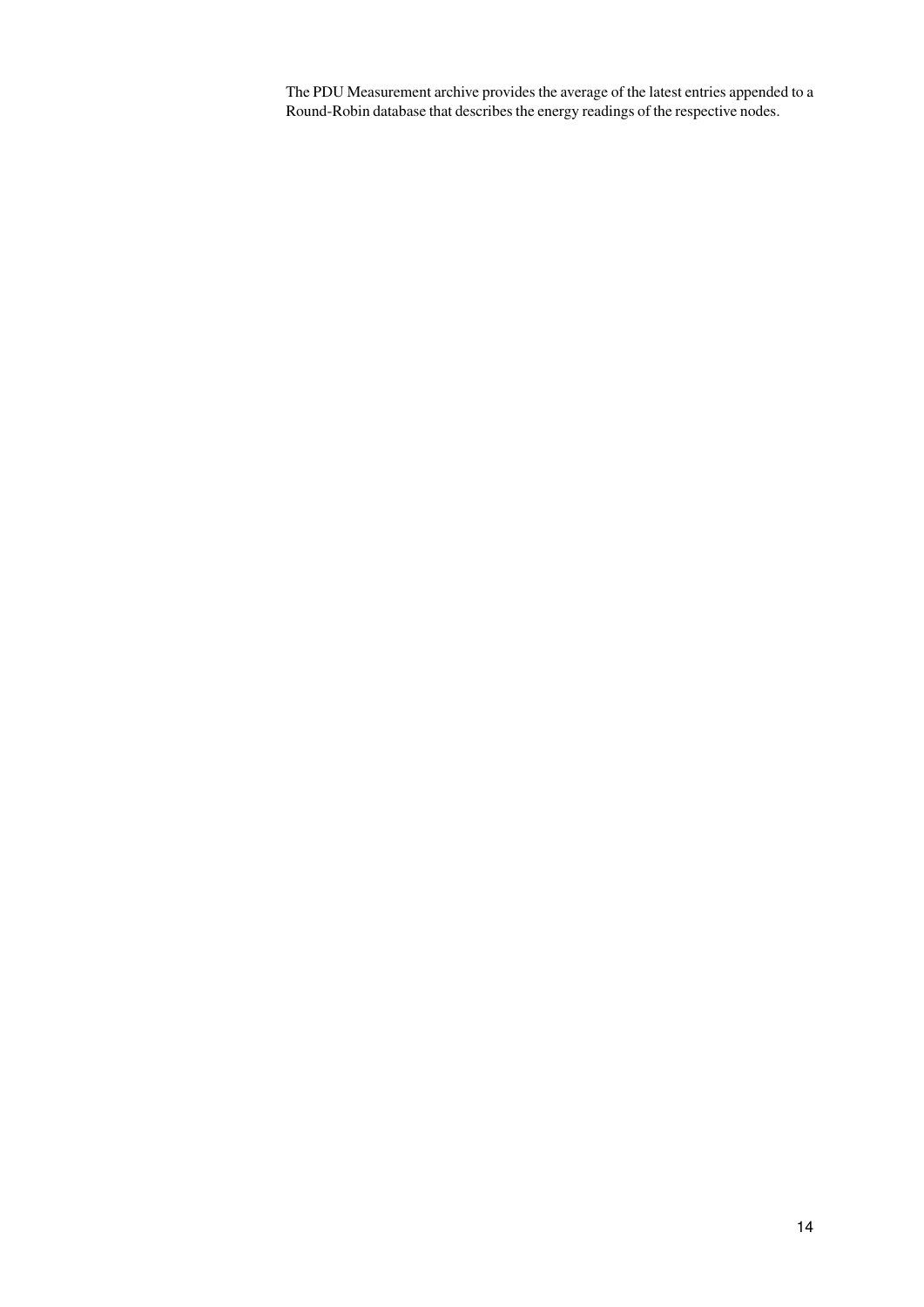# <span id="page-16-0"></span>6

## **Results**

### **6.1 Metric**

<span id="page-16-1"></span>The derived metric as described in chapter [3](#page-6-0) has been tested to gain insight on its applicability and granularity.

#### <span id="page-16-2"></span>**6.1.1 Scenario: Switch port**

Enabling such test a number of assumptions were made:

- The device is a 100 Mb/s 24 port Switch ( $Speed_{max} = 100 * 10^6$  b/s,  $N_{ports}$ 24)
- The power consumption is constant  $P_{total} = 123W$
- The utilization increases stepwise by 1%
- The temperature is at room temperature.  $T = 300K$

Combining these assumptions yields data as presented in table [6.1.](#page-16-3) The leftmost column contains the calculated value for the *absolute current energy efficiency per port*  $dB\varepsilon_{cpp}$ .

| timestamp  | realpower | utilization | bps     | abseff |
|------------|-----------|-------------|---------|--------|
| 1357588800 | 123       | 0.01        | 1000000 | 152.52 |
| 1357596000 | 123       | 0.02        | 2000000 | 149.51 |
| 1357603200 | 123       | 0.03        | 3000000 | 147.74 |
| 1357610400 | 123       | 0.04        | 4000000 | 146.49 |
| 1357617600 | 123       | 0.05        | 5000000 | 145.53 |
| 1357624800 | 123       | 0.06        | 6000000 | 144.73 |
| 1357632000 | 123       | 0.07        | 7000000 | 144.06 |
| 1357639200 | 123       | 0.08        | 8000000 | 143.48 |
| 1357646400 | 123       | 0.09        | 9000000 | 142.97 |
|            |           |             |         |        |

<span id="page-16-3"></span>*Table 6.1: Constant power consumption, increasing utilization in 1% steps.*

> Figure [6.1](#page-17-2) displays the data from table [6.1](#page-16-3) in a graph that shows the curve of *absolute current energy efficiency per port*  $dB \varepsilon_{cpp}$  against the *port utilization*.

> The graph in figure [6.1](#page-17-2) shows how the absolute energy efficiency rises, first steeply until about 20 - 30%, than more gradual towards 100%. On a side note: The absolute energy efficiency is measured Decibel (dB), therefore a decreasing value actually means a efficiency gain.

> The steep raise in the first part of the graph can be explained by the fact that the power consumption of the device stays constant, while the utilization (and thereby the bit rate) raises.

> In other cases regarding switches, when 802.3az (*Energy-Efficient Ethernet*) is not in place the proportions stay the same, because the fluctuation in the power consumption is negligible.

> Conclusion: Energy efficiency wise a port should be utilized above 40%, if the power consumption is constant.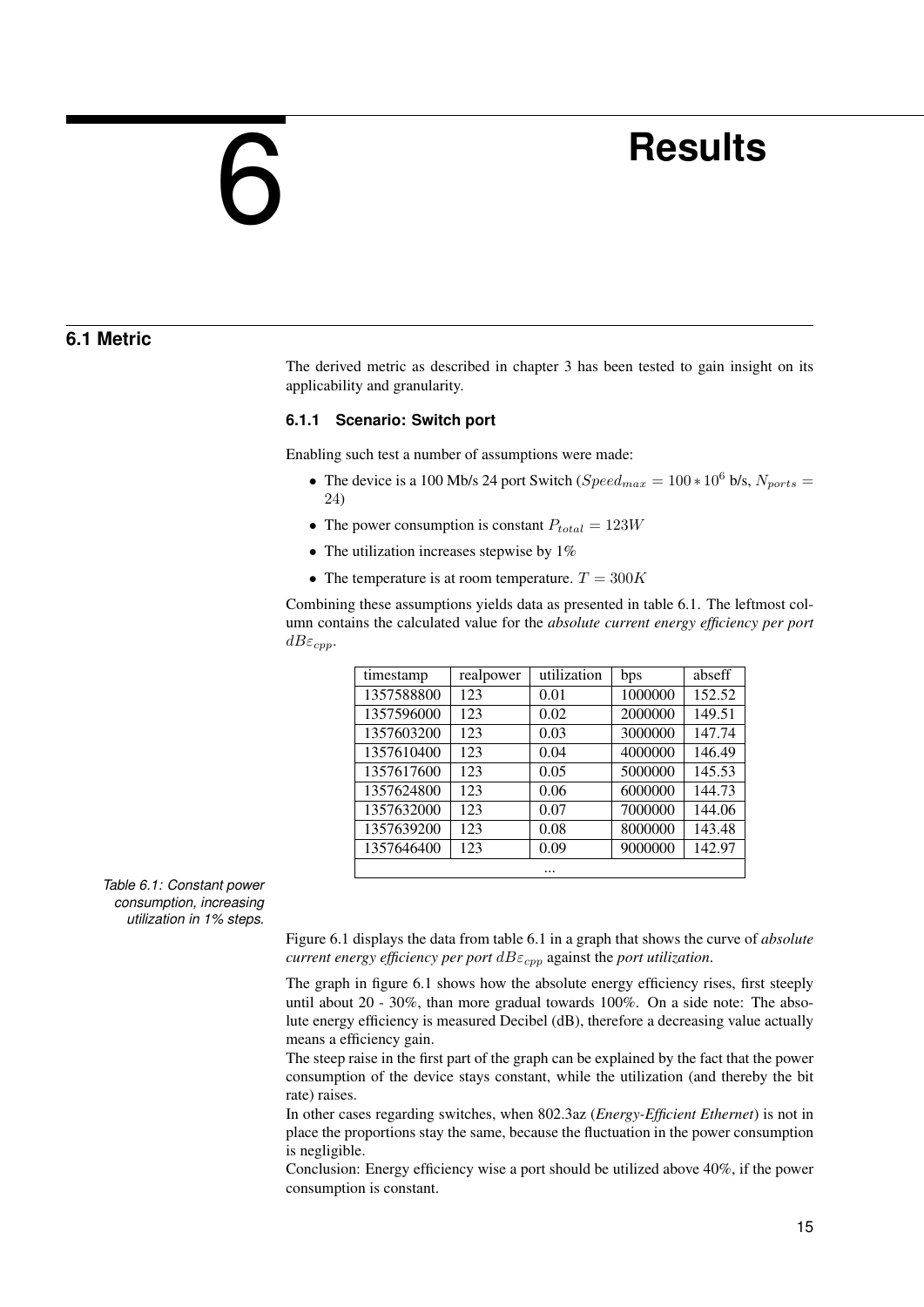

<span id="page-17-3"></span><span id="page-17-2"></span>*Figure 6.2: Comparison of absolute current energy efficiency of 100 Mb/s and 1 Gb/s port.*

Figure [6.2](#page-17-3) elucidates the difference in efficiency of a 100 Mb/s port to a 1 Gb/s port, where all other all other variables are shared. It substantiates and extends aforementioned conclusion, as the relationship between utilization and efficiency stays the same on one hand and on the other hand the general efficiency of the 1 Gb/s is distinguishable higher.

## **6.2 GreenSONAR**

<span id="page-17-0"></span>Evaluating whether perfSONAR-PS can be adapted to a system that enables energyaware networking by providing ease of discovery and access to domain-specific measurement data through which energy profiles of network nodes can be constructed was comprised of the following research activities:

- Familiarization with the software and code-base analysis
- Implementation of a test modef based on perfSONAR NC

#### <span id="page-17-1"></span>**6.2.1 Familiarization with the perfSONAR software**

The findings of the activity have established that perfSONAR-PS is a good starting point for the GreenSONAR project. It offers a centralized management resource through which one can represent measurements of various types irregardles of the underlying metric. The software provices a resource through which the various underlying monitoring tools part of Multi-Domain Monitoring systems can be centralized into a single administrative entity. The software is capable of distributing various per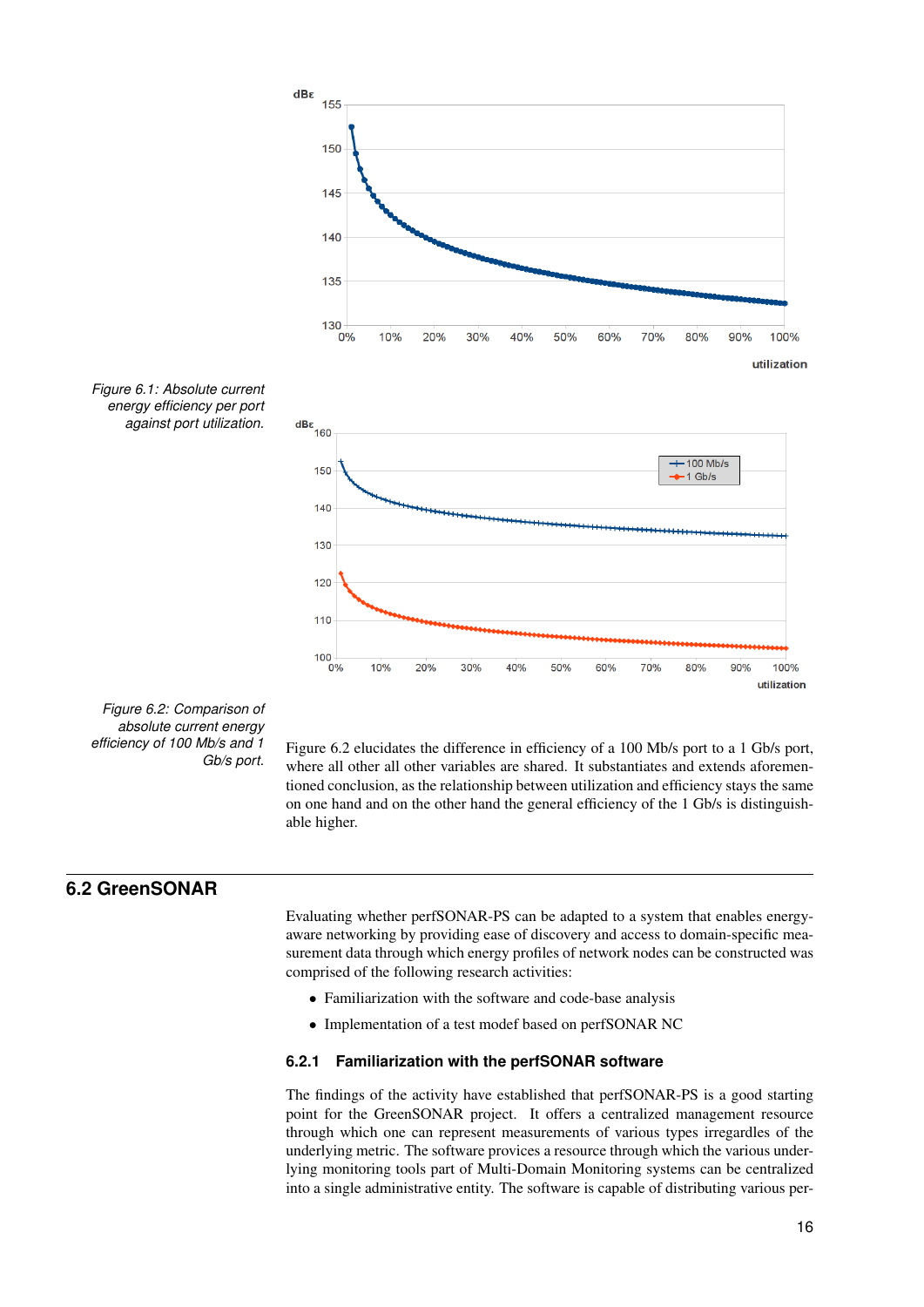formance metrics due to the usage of the NMWG XML data normalisation schema. Such a high degree of flexibility in terms of data representation is an interesting feature as advances in network standards such as *802.3az* enable more granular energy measurements to be performed which would lead to modifications of the energy efficiency model calculation and thereby the underlying data that needs to be served.

A drawback of the perfSONAR-PS and MDM systems is the usage of a SOAP XML protocol. The protocol presents a large amount of network overhead traffic. When requesting data from Measurement Archives that, for example, serve tuples of netwrok addresses and energy weights, the management overhead constitues for more than 99% of network traffic. The application of such systems in demanding environments such as data centers where Layer 2 facilities undergo numerous chages in order to optimize traffic would interfere with the rest of the switching plane.

#### <span id="page-18-0"></span>**6.2.2 Implementation of a test modef based on perfSONAR NC**

The test model aided the process of understanding the underlying functional dependencies of energy-aware networking. By developing a basic system that facilitates the distribution of energy and network statistics, we examined what other technologies need to be in place to influence the forwarding plane of network devices so that green paths can be constructed. The second important finding has to do with the fact that calculating *absolute energy efficiency* is a computationally-expensive task the complexity of which grows proportionally to the number of switchports in a network.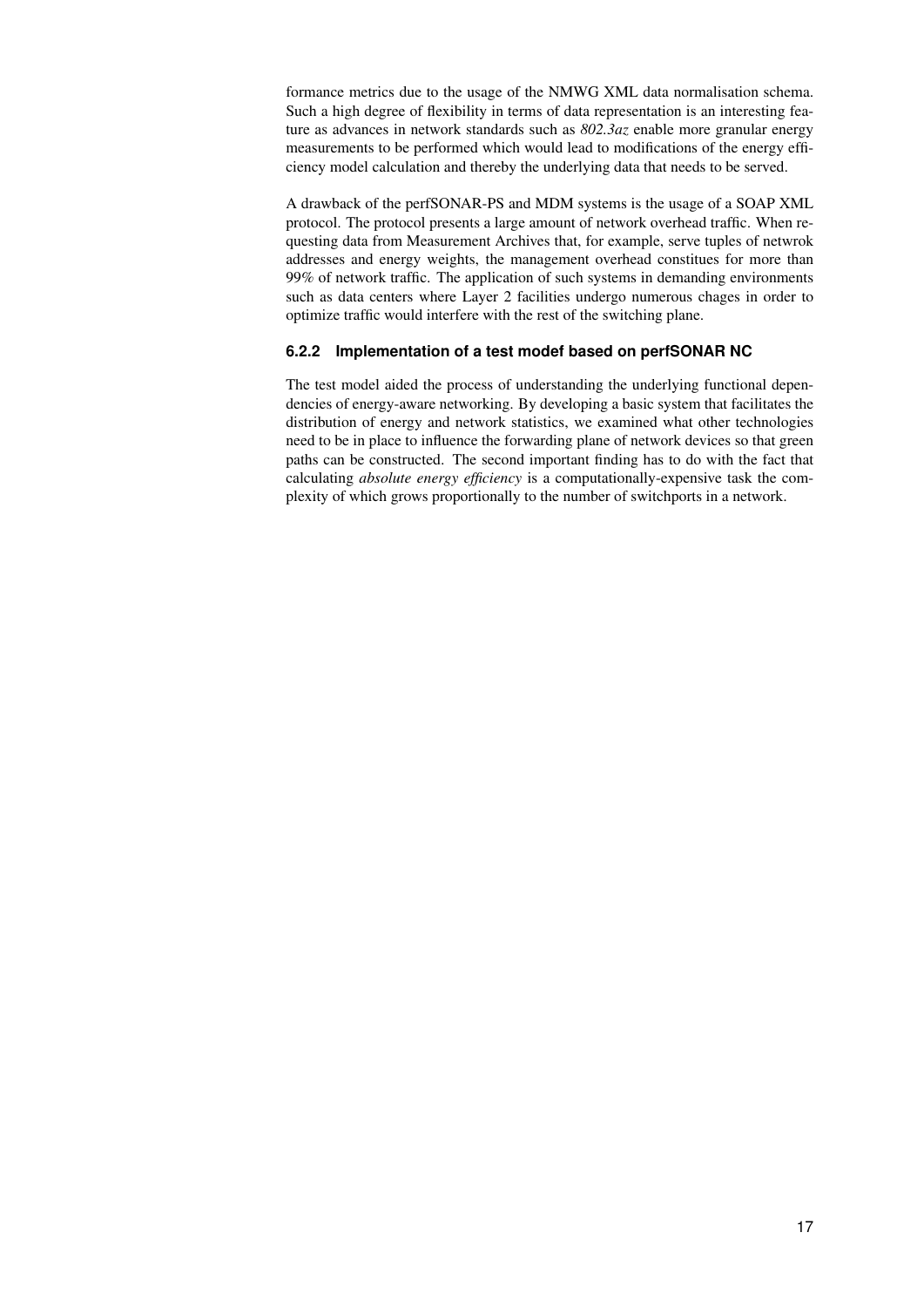## **Conclusion**

To conclude this report the research questions are answered separatly and pointers are given as towards what further research can be conducted based on the elaborated results.

*"What metrics need to be considered in order to build energy profiles of networking devices and how can such data be published by using distributed multi-domain monitoring systems."*

The results provided in section [6.1](#page-16-1) show that our proposed metric does calculate granular and distinguishable results on a per port base. The attempt to include as much infrastructure as possible succeded in thusfar that the metric is calculated from readouts that can reasonably be assumed to be available for any SNMP-enabled device that is connected to a PDU.

Based on the results of our proposed small-scale implementation (section [6.2\)](#page-17-0) we furthermore regard it possible to make available the metric using a distributed multidomain monitoring system.

*"Is perfSONAR-PS a suitable architecture to achieve energy profiling of computational devices, and what are the necessary steps to be undertaken to evolve perfSONAR-PS in a system we can call 'GreenSONAR'?"*

As pointed out above, the distribution of energy profiles in general is possible. perfSONAR-PS does theoretically provide all requirements, but as adressed in Section [6.2](#page-17-0) the infrastructural scope in which the system would be used needs to be closely considered. The introduction of perfSONAR-PS in high-demand networks might result in scalability issues in case the forwarding plane of the network relies on data that needs to be obtained from perfSONAR-PS Measurement Archives.

## **7.1 Future Research**

#### <span id="page-19-2"></span><span id="page-19-1"></span>**7.1.1 Metric**

<span id="page-19-0"></span>7

In future the new metric needs to be tested more thoroughly to determine the exact range of its application. Such could be done by a (small scale) implementation that, within a longer period of time, makes path decisions based on the metric. From the gained data the actual efficiency gain determined.

There is also room to expand on how the metric could be adapted towards e.g. cpuload instead of utilization to suit the performance readings of devices that are less related to utilization in terms of bit rate.

#### <span id="page-19-3"></span>**7.1.2 GreenSONAR**

In order to implement new Measurement Archive(s) for perfSONAR-PS capable of publishing metrics that can be used to devise energy profiles for network nodes, a close collaboration with ESnet and Internet2 would be needed. This can be achieved by relying on the perfSONAR-PS mailing list available at: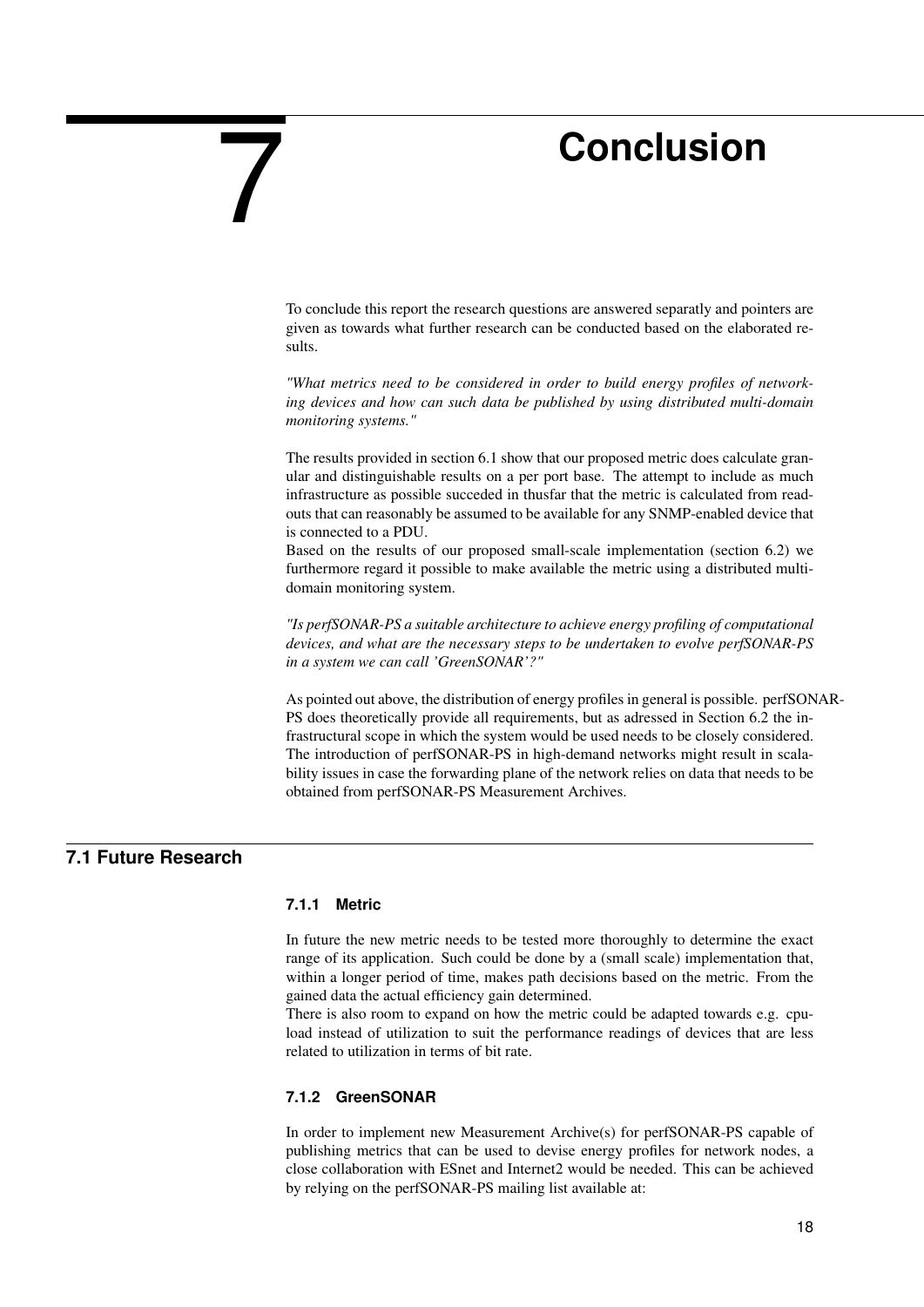<https://lists.internet2.edu/sympa/info/performance-announce>

The application of perfSONAR-PS in high demand networks would not scale well due to the large network overhead presented by the underlying SOAP XML protocol. In such environments, the usage of perfSONAR NC can be more beneficial as its communication protocol is based of NETCOF which offers various flexible modifications of RPC procedures for the purpose of minimizing network payloads.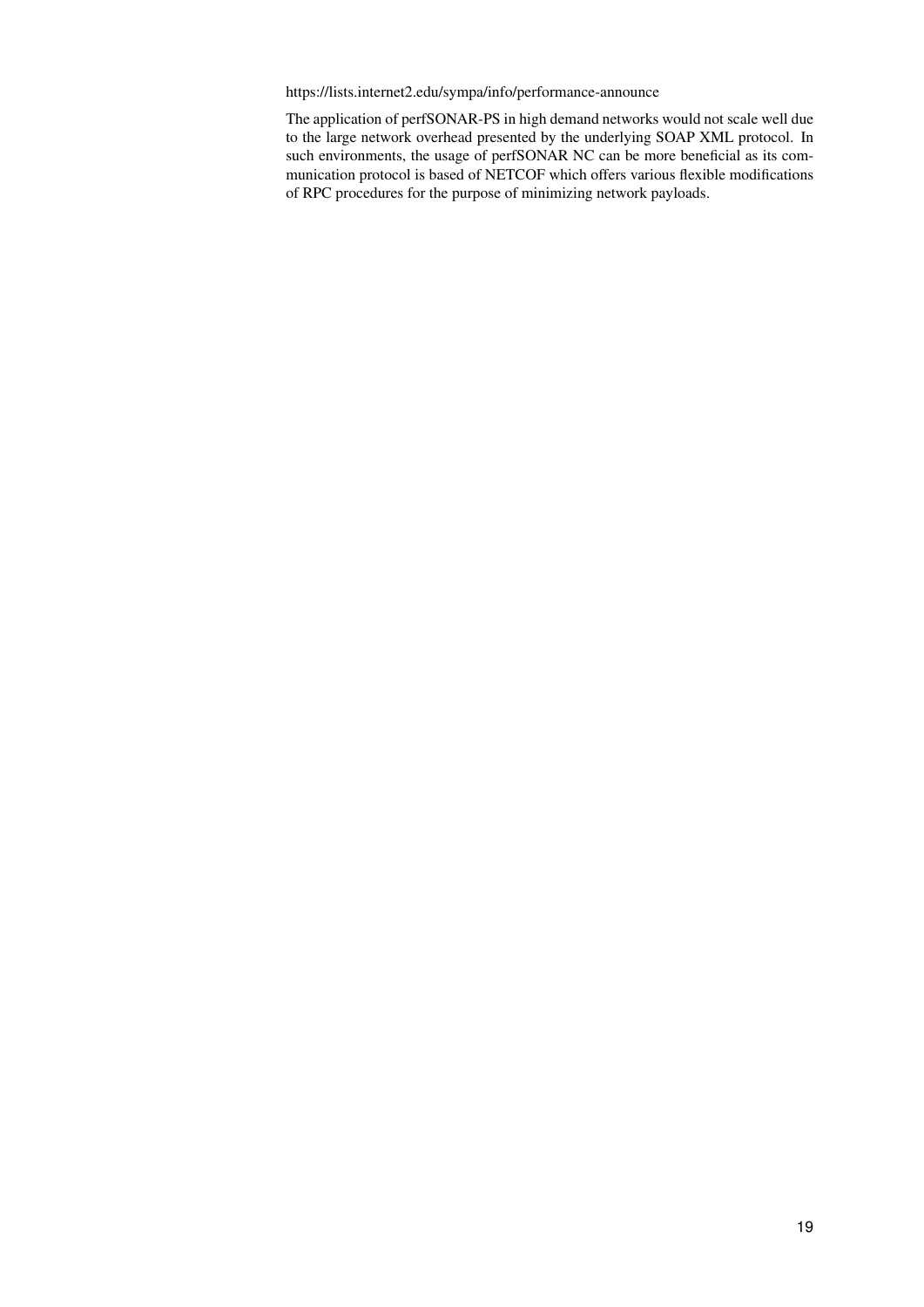# **Acknowledgments**

<span id="page-21-0"></span>9

We want to thank our supervisors Dr. Paola Grosso, Hao Zhu and Karel van der Veldt from the System and Network Engineering research group of the University of Amsterdam. They have been continuously providing feedback and made time for us seemingly regardless of their own agendas. They also introduced us to the System and Network Engineering Research Group and the interesting research area of Green-IT. Furthermore we would like to thank the following people (in no particular order): Arne Øslebø from The UNINETT Group for help/feedback regarding perfSONAR-NC, Freek Dijkstra from SARA for providing access to SNMP and PDU readings, as well as insight into energy readings and Andy Lake from ESnet for feedback/help on perfSONAR-PS.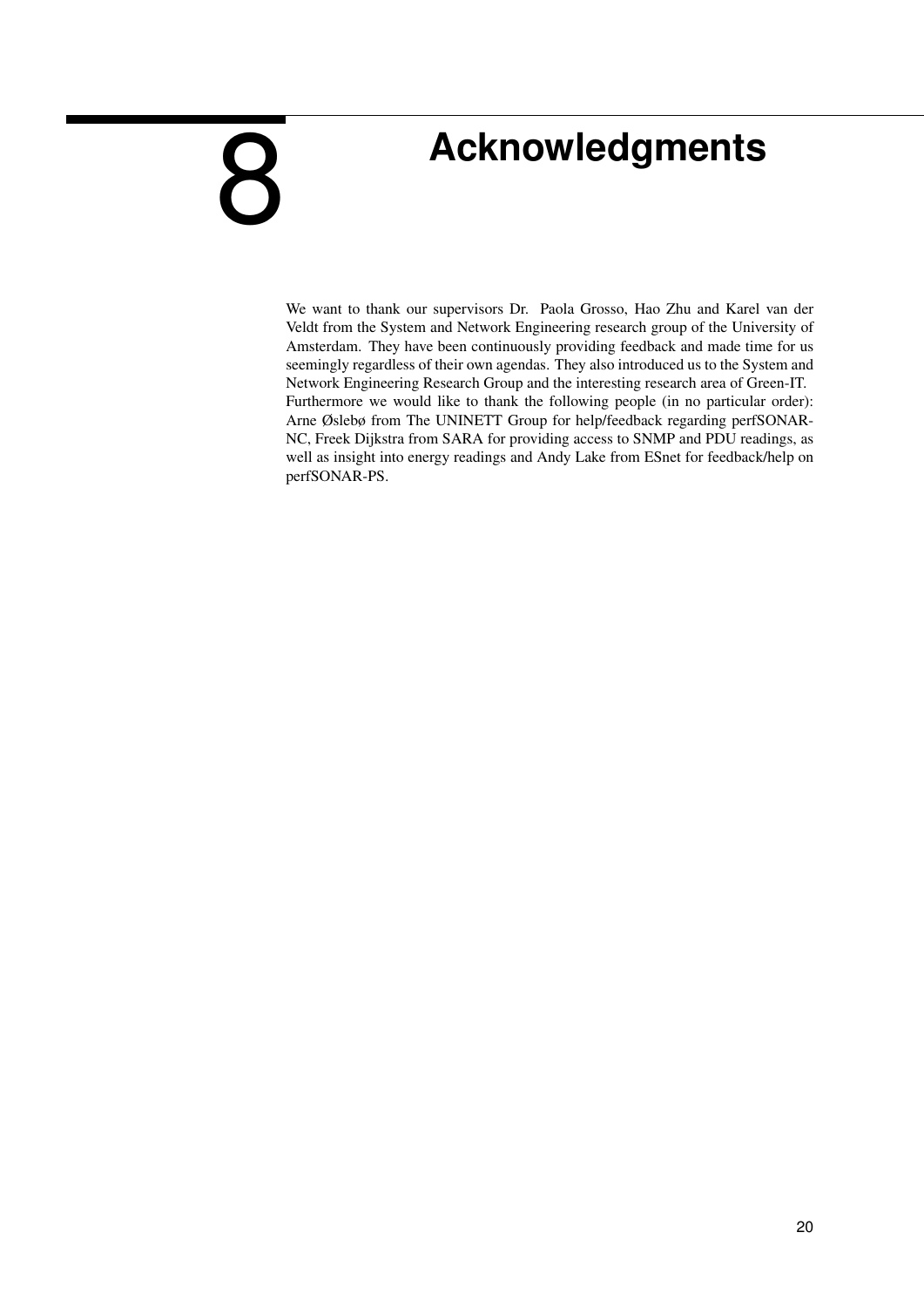# **Bibliography**

- <span id="page-22-0"></span>[1] Boote, J., Hanemann A. Kudarimoti L. Louridas P. Marta L. Michael M. Simar N. Tsompanidis I. 2007. Quality Assurance in perfSONAR Release Management.
- <span id="page-22-3"></span>[2] Christensen, K., Reviriego, P., Nordman, B., Bennett, M., Mostowfi, M., & Maestro, J.A. 2010. IEEE 802.3az: the road to energy efficient ethernet. *Communications Magazine, IEEE*, 48(11), 50 –56.
- <span id="page-22-9"></span>[3] (DANTE), Domenico Vicinanza. 2012. perfSONAR MDM - perfSONAR PS Comparison. GÉANT.
- <span id="page-22-4"></span>[4] Doran, Peter T., & Zimmerman, Maggie Kendall. 2009. Examining the Scientific Consensus on Climate Change. *Eos, Transactions American Geophysical Union*, 90(3), 22–23.
- <span id="page-22-2"></span>[5] Hanemann, A., Liakopoulos, A., Molina, M., & Swany, D.M. 2006. A study on network performance metrics and their composition. *Campus-Wide Information Systems*, 23(4), 268–282.
- <span id="page-22-6"></span>[6] Parker, M.C., & Walker, S.D. 2011. Roadmapping ICT: An Absolute Energy Efficiency Metric. *Optical Communications and Networking, IEEE/OSA Journal of*, 3(8), A49 –A58.
- <span id="page-22-7"></span>[7] Pavlov, D., & Soeurt, J. 2012. *Green Computing in IEEE 802.3az-enabled Clusters*. M.Phil. thesis, Universiteit van Amsterdam, the Netherlands.
- <span id="page-22-5"></span>[8] Raghavan, Barath, & Ma, Justin. 2011. The energy and emergy of the internet. *Pages 9:1–9:6 of: Proceedings of the 10th ACM Workshop on Hot Topics in Networks*. HotNets-X. New York, NY, USA: ACM.
- <span id="page-22-8"></span>[9] Sampaio, L., Koga, I., Costa, R., Monteiro, H., Monteiro, J.A.S., Vetter, F., Fernandes, G., & Vetter, M. 2007 (sept.). Implementing and Deploying Network Monitoring Service Oriented Architectures: Brazilian National Education and Research Network Measurement Experiments. *Pages 28 –37 of: Network Operations and Management Symposium, 2007. LANOMS 2007. Latin American*.
- <span id="page-22-1"></span>[10] Zhu, H., van der Veldt, K., Grosso, P., Zhao, Z., Liao, X., & de Laat, C. 2012. Energy-aware semantic modeling in large scale infrastructures. *In: The IEEE International Conference on Green Computing and Communications, GreenCom*, vol. 2012.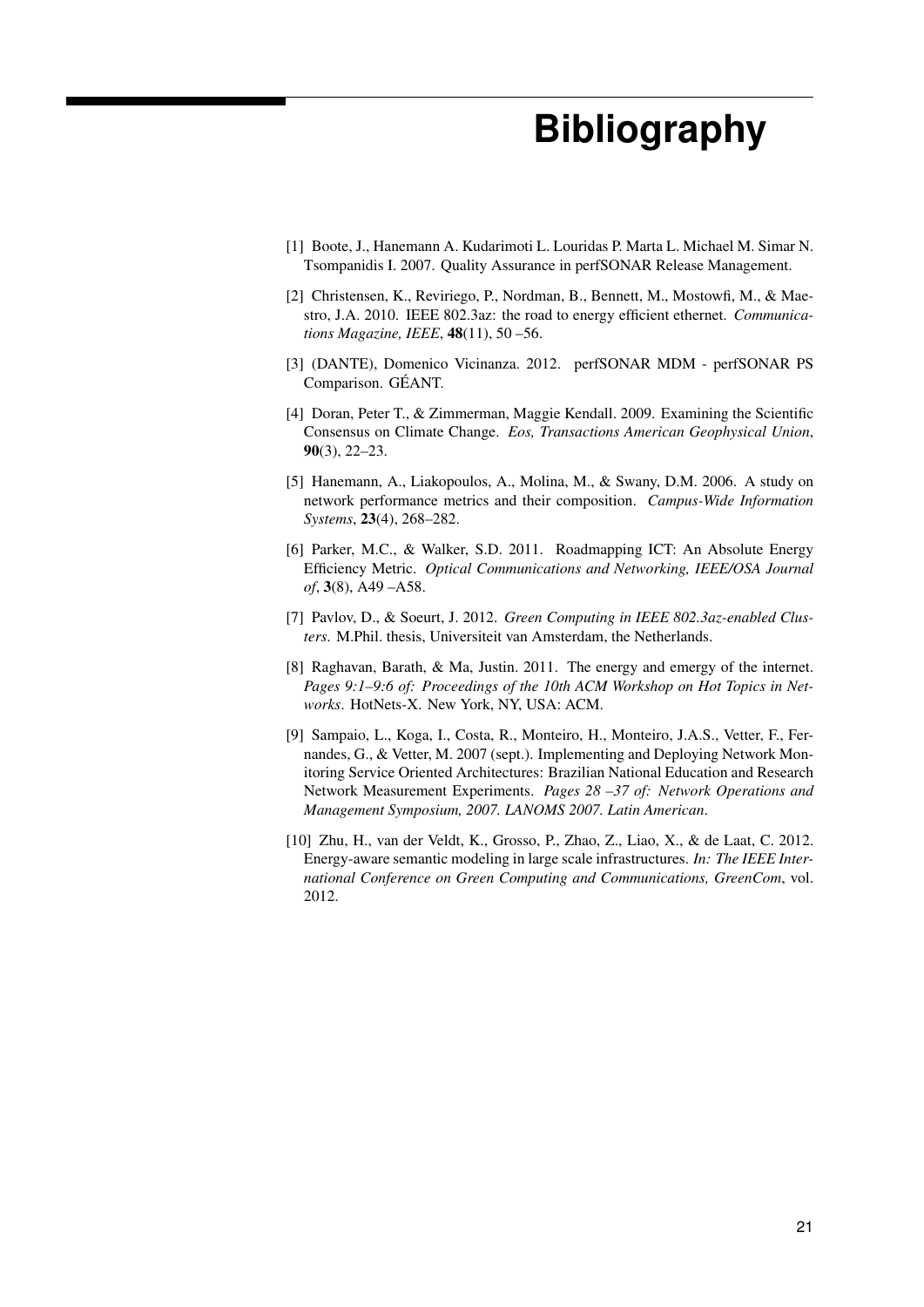# <span id="page-23-0"></span>A

## **Abbreviations**

API Advanced Programming Interface *or* Application programming interface AS Authentication Service BWCTL Bandwidth Control CLI Command-line interface GGF Global Grid Forum LS Lookup Service MA Measurement Archive MP Measurement Point NM-WG Network Measurement Working Group NMS Network Monitoring System NMSOA Network Monitoring Service-Oriented Architecture NOC Network operations center NREN National Research and Education Network NSI Network Services Interface OID object identifier OGF Open Grid Forum PDU Power Distribution Unit perfSONAR PERFormance Service Oriented Network monitoring ARchitecture perfSONAR MDM ∼ Multi-Domain Monitoring perfSONAR NC ∼ Netconf perfSONAR-PS ∼ Perl Services RRD Round-Robin Database SNMP Simple Network Managment Protocol SOA Service-Oritend Architecture SOAP Simple Object Access Protocol TCL Tool Command Language TS Transformation Service

WS Web Service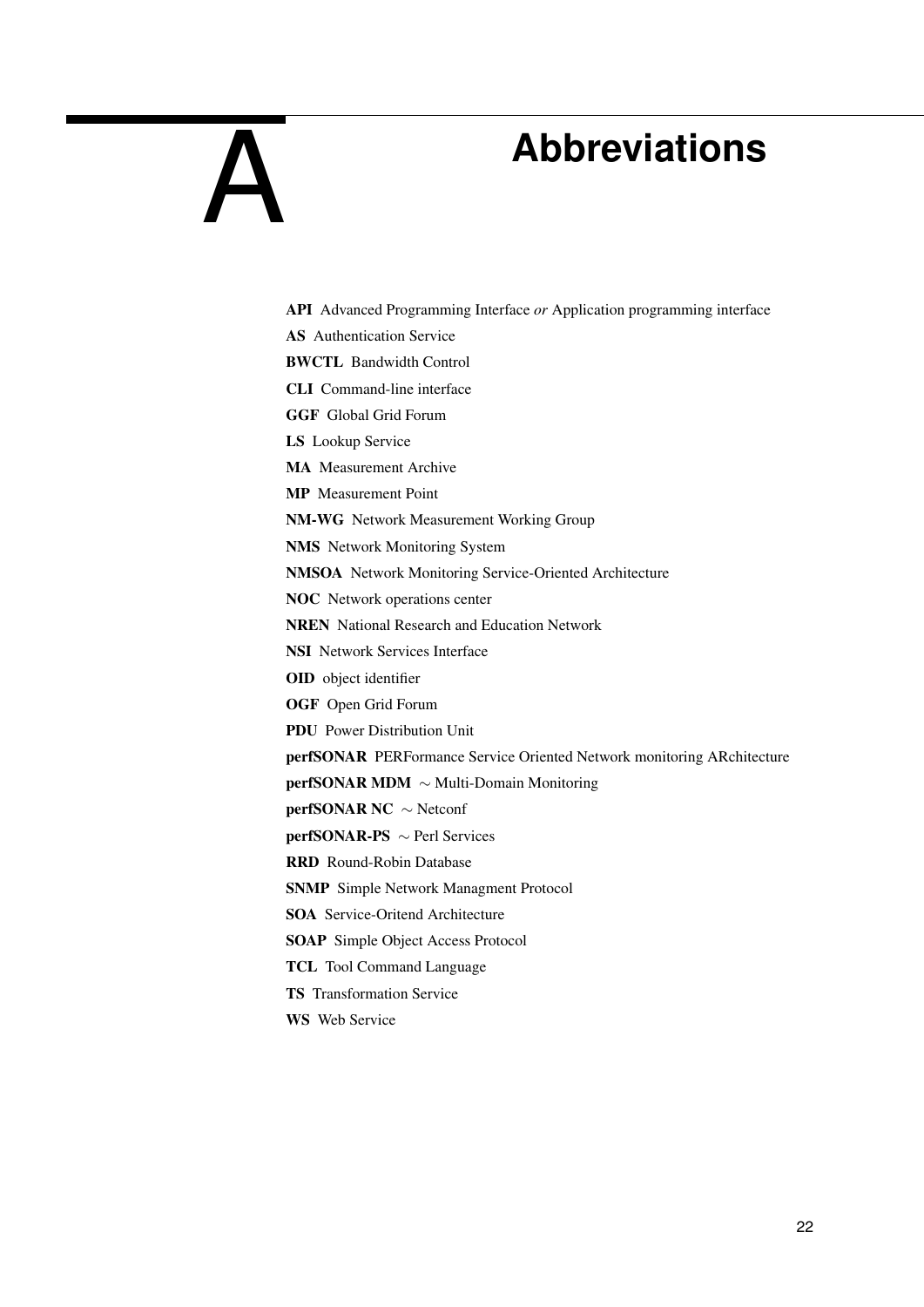# **Test data**

<span id="page-24-0"></span>B

| timestamp  | realpower | utilisation      | bps      | abseff |
|------------|-----------|------------------|----------|--------|
| 1357588800 | 123       | 0.01             | 1000000  | 152.52 |
| 1357596000 | 123       | 0.02             | 2000000  | 149.51 |
| 1357603200 | 123       | 0.03             | 3000000  | 147.74 |
| 1357610400 | 123       | 0.04             | 4000000  | 146.49 |
| 1357617600 | 123       | 0.05             | 5000000  | 145.53 |
| 1357624800 | 123       | 0.06             | 6000000  | 144.73 |
| 1357632000 | 123       | 0.07             | 7000000  | 144.06 |
| 1357639200 | 123       | 0.08             | 8000000  | 143.48 |
| 1357646400 | 123       | 0.09             | 9000000  | 142.97 |
| 1357653600 | 123       | 0.1              | 10000000 | 142.52 |
| 1357660800 | 123       | 0.11             | 11000000 | 142.10 |
| 1357668000 | 123       | 0.12             | 12000000 | 141.72 |
| 1357675200 | 123       | 0.13             | 13000000 | 141.38 |
| 1357682400 | 123       | 0.14             | 14000000 | 141.05 |
| 1357689600 | 123       | 0.15             | 15000000 | 140.75 |
| 1357696800 | 123       | 0.16             | 16000000 | 140.47 |
| 1357704000 | 123       | 0.17             | 17000000 | 140.21 |
| 1357711200 | 123       | 0.18             | 18000000 | 139.96 |
| 1357718400 | 123       | 0.19             | 19000000 | 139.73 |
| 1357725600 | 123       | 0.2              | 20000000 | 139.51 |
| 1357732800 | 123       | 0.21             | 21000000 | 139.29 |
| 1357740000 | 123       | 0.22             | 22000000 | 139.09 |
| 1357747200 | 123       | 0.23             | 23000000 | 138.90 |
| 1357754400 | 123       | 0.24             | 24000000 | 138.71 |
| 1357761600 | 123       | 0.25             | 25000000 | 138.54 |
| 1357768800 | 123       | 0.26             | 26000000 | 138.37 |
| 1357776000 | 123       | 0.27             | 27000000 | 138.20 |
| 1357783200 | 123       | 0.28             | 28000000 | 138.04 |
| 1357790400 | 123       | 0.29             | 29000000 | 137.89 |
| 1357797600 | 123       | $\overline{0.3}$ | 30000000 | 137.74 |
| 1357804800 | 123       | 0.31             | 31000000 | 137.60 |
| 1357812000 | 123       | 0.32             | 32000000 | 137.46 |
| 1357819200 | 123       | 0.33             | 33000000 | 137.33 |
| 1357826400 | 123       | 0.34             | 34000000 | 137.20 |
| 1357833600 | 123       | 0.35             | 35000000 | 137.07 |
| 1357840800 | 123       | 0.36             | 36000000 | 136.95 |
| 1357848000 | 123       | 0.37             | 37000000 | 136.83 |
| 1357855200 | 123       | 0.38             | 38000000 | 136.72 |
| 1357862400 | 123       | 0.39             | 39000000 | 136.60 |
| 1357869600 | 123       | 0.4              | 40000000 | 136.49 |
| 1357876800 | 123       | 0.41             | 41000000 | 136.39 |
| 1357884000 | 123       | 0.42             | 42000000 | 136.28 |
| 1357891200 | 123       | 0.43             | 43000000 | 136.18 |
| 1357898400 | 123       | 0.44             | 44000000 | 136.08 |
| 1357905600 | 123       | 0.45             | 45000000 | 135.98 |
| 1357912800 | 123       | 0.46             | 46000000 | 135.89 |

Table B.1: 100 Mb/s switch(port): Constant power consumption, increasing utilizationn in 1% steps.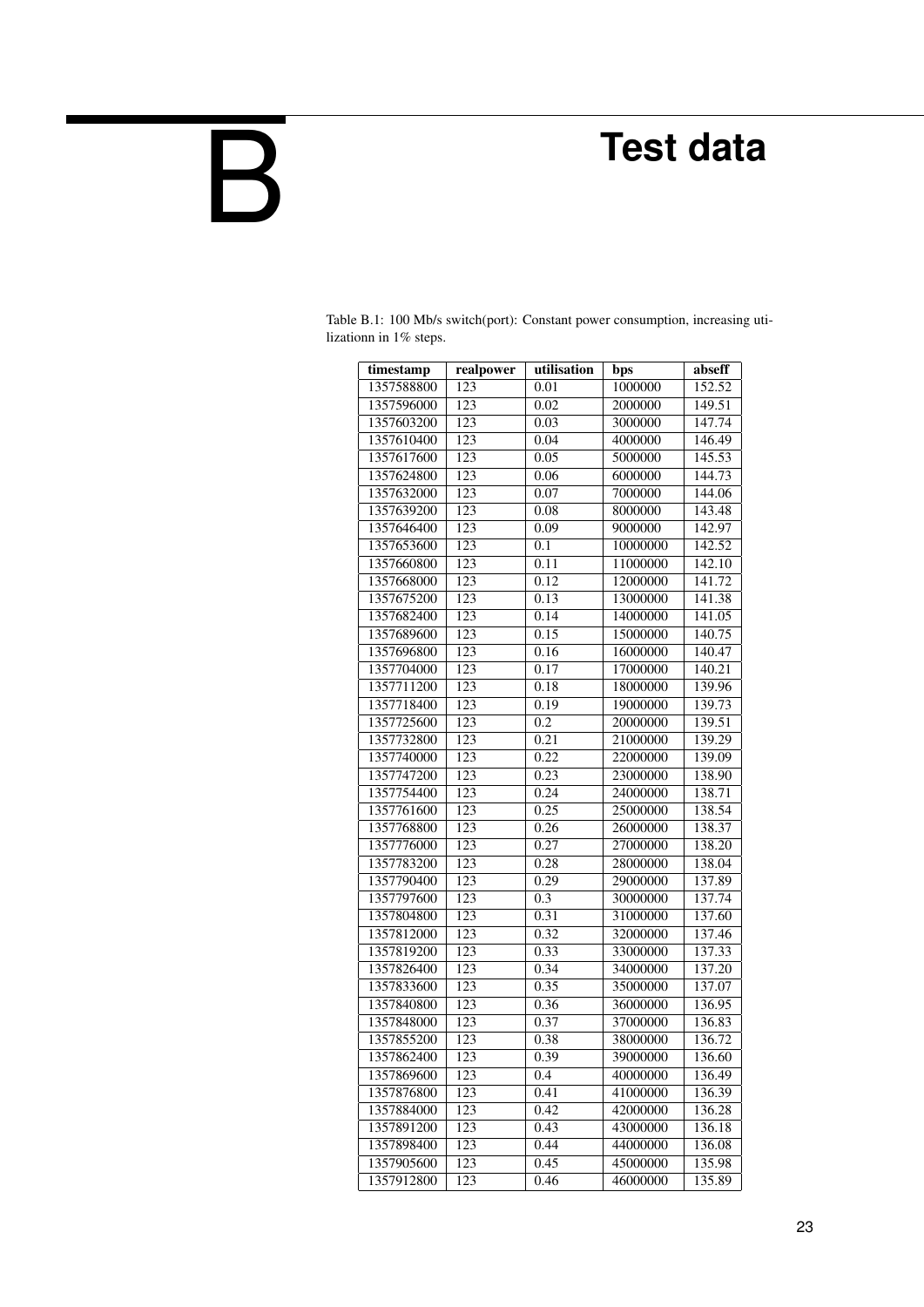Table B.1: (continued)

| timestamp  | realpower        | utilisation | bps       | abseff |
|------------|------------------|-------------|-----------|--------|
| 1357920000 | 123              | 0.47        | 47000000  | 135.79 |
| 1357927200 | 123              | 0.48        | 48000000  | 135.70 |
| 1357934400 | 123              | 0.49        | 49000000  | 135.61 |
| 1357941600 | 123              | 0.5         | 50000000  | 135.53 |
| 1357948800 | 123              | 0.51        | 51000000  | 135.44 |
| 1357956000 | 123              | 0.52        | 52000000  | 135.36 |
| 1357963200 | 123              | 0.53        | 53000000  | 135.27 |
| 1357970400 | 123              | 0.54        | 54000000  | 135.19 |
| 1357977600 | 123              | 0.55        | 55000000  | 135.11 |
| 1357984800 | 123              | 0.56        | 56000000  | 135.03 |
| 1357992000 | 123              | 0.57        | 57000000  | 134.96 |
| 1357999200 | 123              | 0.58        | 58000000  | 134.88 |
| 1358006400 | 123              | 0.59        | 59000000  | 134.81 |
| 1358013600 | 123              | 0.6         | 60000000  | 134.73 |
| 1358020800 | 123              | 0.61        | 61000000  | 134.66 |
| 1358028000 | 123              | 0.62        | 62000000  | 134.59 |
| 1358035200 | 123              | 0.63        | 63000000  | 134.52 |
| 1358042400 | 123              | 0.64        | 64000000  | 134.45 |
| 1358049600 | 123              | 0.65        | 65000000  | 134.39 |
| 1358056800 | 123              | 0.66        | 66000000  | 134.32 |
| 1358064000 | 123              | 0.67        | 67000000  | 134.25 |
| 1358071200 | 123              | 0.68        | 68000000  | 134.19 |
| 1358078400 | 123              | 0.69        | 69000000  | 134.13 |
| 1358085600 | 123              | 0.7         | 70000000  | 134.06 |
| 1358092800 | 123              | 0.71        | 71000000  | 134.00 |
| 1358100000 | 123              | 0.72        | 72000000  | 133.94 |
| 1358107200 | 123              | 0.73        | 73000000  | 133.88 |
| 1358114400 | 123              | 0.74        | 74000000  | 133.82 |
| 1358121600 | 123              | 0.75        | 75000000  | 133.76 |
| 1358128800 | 123              | 0.76        | 76000000  | 133.71 |
| 1358136000 | 123              | 0.77        | 77000000  | 133.65 |
| 1358143200 | 123              | 0.78        | 78000000  | 133.59 |
| 1358150400 | 123              | 0.79        | 79000000  | 133.54 |
| 1358157600 | 123              | 0.8         | 80000000  | 133.48 |
| 1358164800 | 123              | 0.81        | 81000000  | 133.43 |
| 1358172000 | 123              | 0.82        | 82000000  | 133.38 |
| 1358179200 | 123              | 0.83        | 83000000  | 133.32 |
| 1358186400 | 123              | 0.84        | 84000000  | 133.27 |
| 1358193600 | 123              | 0.85        | 85000000  | 133.22 |
| 1358200800 | 123              | 0.86        | 86000000  | 133.17 |
| 1358208000 | 123              | 0.87        | 87000000  | 133.12 |
| 1358215200 | 123              | 0.88        | 88000000  | 133.07 |
| 1358222400 | 123              | 0.89        | 89000000  | 133.02 |
| 1358229600 | 123              | 0.9         | 90000000  | 132.97 |
| 1358236800 | 123              | 0.91        | 91000000  | 132.93 |
| 1358244000 | 123              | 0.92        | 92000000  | 132.88 |
| 1358251200 | 123              | 0.93        | 93000000  | 132.83 |
| 1358258400 | $\overline{123}$ | 0.94        | 94000000  | 132.78 |
| 1358265600 | 123              | 0.95        | 95000000  | 132.74 |
| 1358272800 | 123              | 0.96        | 96000000  | 132.69 |
| 1358280000 | 123              | 0.97        | 97000000  | 132.65 |
| 1358287200 | 123              | 0.98        | 98000000  | 132.60 |
| 1358294400 | 123              | 0.99        | 99000000  | 132.56 |
| 1358301600 | 123              | 1           | 100000000 | 132.52 |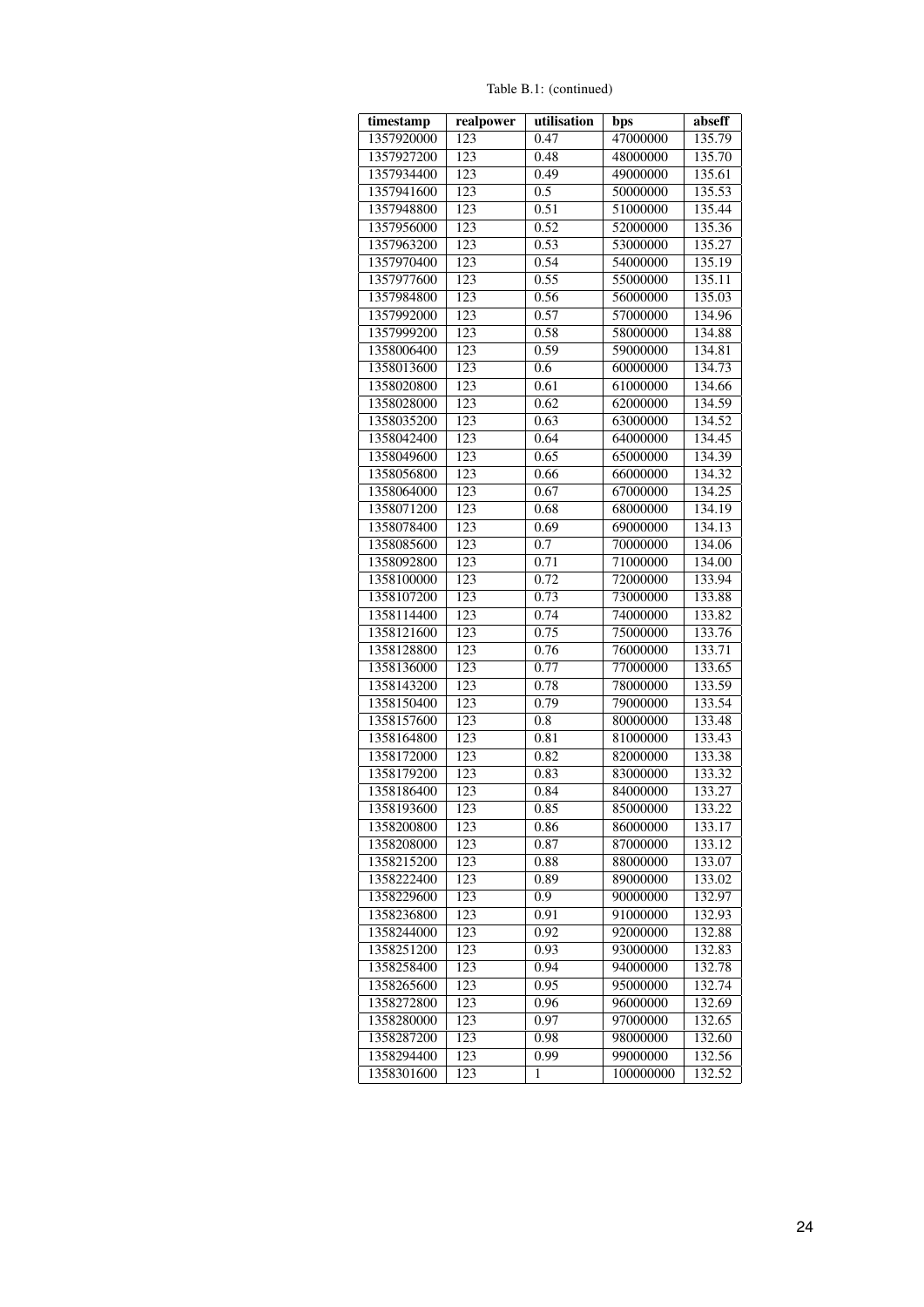| timestamp                | realpower        | utilisation  | bps                        | abseff           |
|--------------------------|------------------|--------------|----------------------------|------------------|
| timestamp                | realpower        | utilization  | bps                        | abseff           |
| 1357588800               | 123              | 0.01         | 1000000000                 | 122.52           |
| 1357596000               | 123              | 0.02         | 2000000000                 | 119.51           |
| 1357603200               | 123              | 0.03         | 3000000000                 | 117.74           |
| 1357610400               | 123              | 0.04         | 4000000000                 | 116.49           |
| 1357617600               | 123              | 0.05         | 5000000000                 | 115.53           |
| 1357624800               | 123              | 0.06         | 6000000000                 | 114.73           |
| 1357632000               | 123              | 0.07         | 7000000000                 | 114.06           |
| 1357639200               | 123              | 0.08         | 8000000000                 | 113.48           |
| 1357646400               | 123              | 0.09         | 9000000000                 | 112.97           |
| 1357653600               | 123              | 0.10         | 10000000000                | 112.52           |
| 1357660800               | 123              | 0.11         | 11000000000                | 112.10           |
| 1357668000               | 123              | 0.12         | 12000000000                | 111.72           |
| 1357675200               | 123              | 0.13         | 13000000000                | 111.38           |
| 1357682400               | 123              | 0.14         | 14000000000                | 111.05           |
| 1357689600               | 123              | 0.15         | 15000000000                | 110.75           |
| 1357696800               | 123              | 0.16         | 16000000000                | 110.47           |
| 1357704000               | 123              | 0.17         | 17000000000                | 110.21           |
| 1357711200               | 123              | 0.18         | 18000000000                | 109.96           |
| 1357718400               | 123              | 0.19         | 19000000000                | 109.73           |
| 1357725600               | 123              | 0.20         | 20000000000                | 109.51           |
| 1357732800               | $\overline{123}$ | 0.21         | 21000000000                | 109.29           |
| 1357740000               | 123              | 0.22         | 22000000000                | 109.09           |
| 1357747200               | 123              | 0.23         | 23000000000                | 108.90           |
| 1357754400               | 123              | 0.24         | 24000000000                | 108.71           |
| 1357761600               | 123              | 0.25         | 25000000000                | 108.54           |
| 1357768800               | 123              | 0.26         | 26000000000                | 108.37           |
| 1357776000               | 123              | 0.27         | 27000000000                | 108.20           |
| 1357783200               | 123              | 0.28         | 28000000000                | 108.04           |
| 1357790400               | 123              | 0.29         | 29000000000                | 107.89           |
|                          | 123              |              |                            | 107.74           |
| 1357797600<br>1357804800 | 123              | 0.30<br>0.31 | 30000000000<br>31000000000 | 107.60           |
| 1357812000               | 123              | 0.32         | 32000000000                |                  |
| 1357819200               | 123              | 0.33         | 33000000000                | 107.46<br>107.33 |
| 1357826400               | 123              | 0.34         | 34000000000                | 107.20           |
| 1357833600               | 123              | 0.35         | 35000000000                | 107.07           |
| 1357840800               | 123              | 0.36         | 36000000000                | 106.95           |
| 1357848000               | 123              |              | 37000000000                | 106.83           |
|                          |                  | 0.37         |                            |                  |
| 1357855200               | 123              | 0.38         | 38000000000                | 106.72           |
| 1357862400               | 123              | 0.39         | 39000000000                | 106.60           |
| 1357869600               | 123              | 0.40         | 40000000000                | 106.49           |
| 1357876800               | 123              | 0.41         | 41000000000                | 106.39           |
| 1357884000               | 123              | 0.42         | 42000000000                | 106.28           |
| 1357891200               | $\overline{123}$ | 0.43         | 43000000000                | 106.18           |
| 1357898400               | 123              | 0.44         | 44000000000                | 106.08           |
| 1357905600               | 123              | 0.45         | 45000000000                | 105.98           |
| 1357912800               | 123              | 0.46         | 46000000000                | 105.89           |
| 1357920000               | 123              | 0.47         | 47000000000                | 105.79           |
| 1357927200               | 123              | 0.48         | 48000000000                | 105.70           |
| 1357934400               | 123              | 0.49         | 49000000000                | 105.61           |
| 1357941600               | 123              | 0.50         | 50000000000                | 105.53           |
| 1357948800               | 123              | 0.51         | 51000000000                | 105.44           |
| 1357956000               | 123              | 0.52         | 52000000000                | 105.36           |
| 1357963200               | 123              | 0.53         | 53000000000                | 105.27           |
| 1357970400               | 123              | 0.54         | 54000000000                | 105.19           |
| 1357977600               | 123              | 0.55         | 55000000000                | 105.11           |
| 1357984800               | 123              | 0.56         | 56000000000                | 105.03           |
| 1357992000               | 123              | 0.57         | 57000000000                | 104.96           |
| 1357999200               | 123              | 0.58         | 58000000000                | 104.88           |

Table B.2: 1 Gb/s switch(port): Constant power consumption, increasing utilizationn in 1% steps.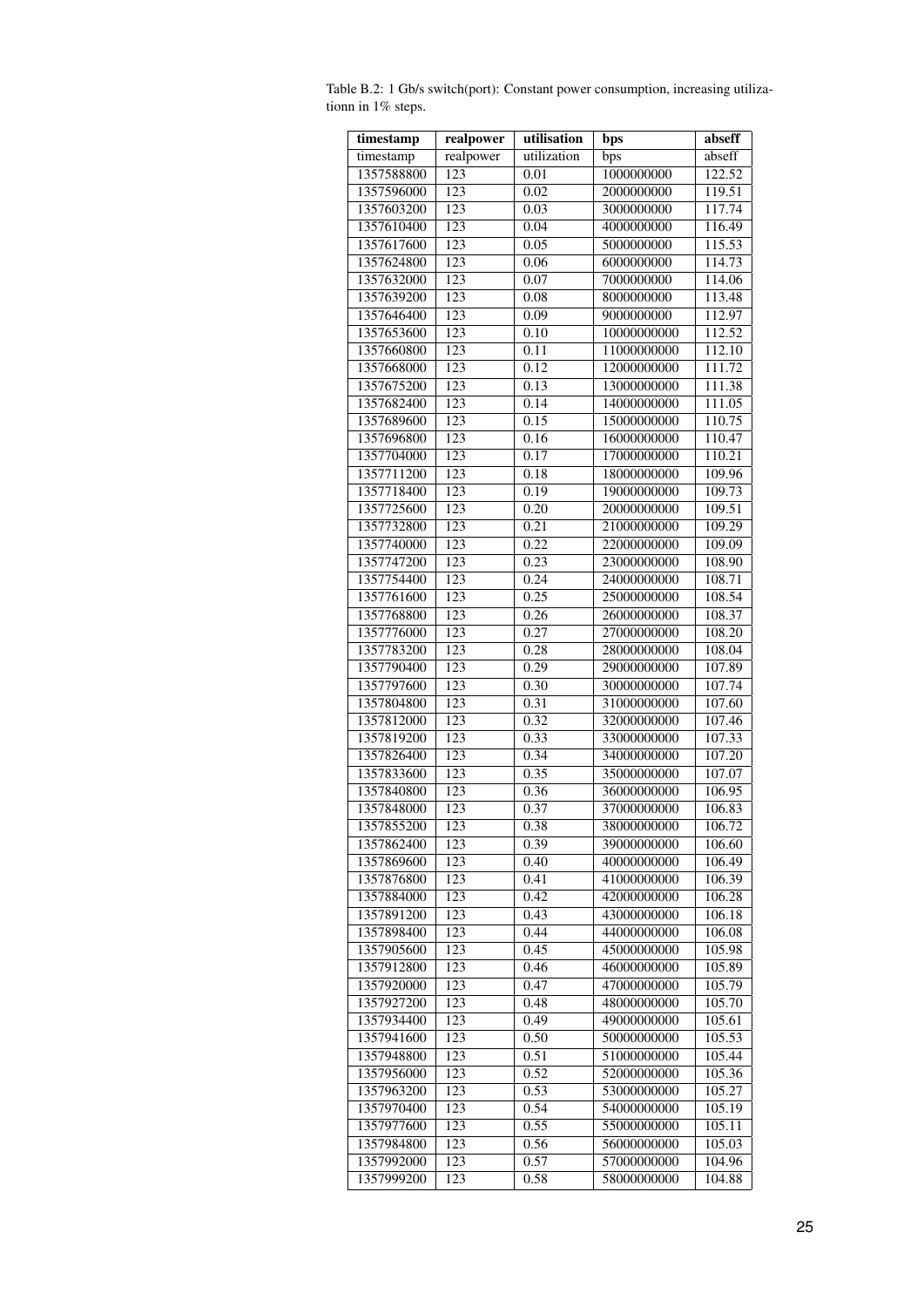Table B.2: (continued)

| timestamp  | realpower        | utilization | bps          | abseff |
|------------|------------------|-------------|--------------|--------|
| 1358006400 | 123              | 0.59        | 59000000000  | 104.81 |
| 1358013600 | $\overline{123}$ | 0.60        | 60000000000  | 104.73 |
| 1358020800 | 123              | 0.61        | 61000000000  | 104.66 |
| 1358028000 | 123              | 0.62        | 62000000000  | 104.59 |
| 1358035200 | 123              | 0.63        | 63000000000  | 104.52 |
| 1358042400 | 123              | 0.64        | 64000000000  | 104.45 |
| 1358049600 | 123              | 0.65        | 65000000000  | 104.39 |
| 1358056800 | 123              | 0.66        | 66000000000  | 104.32 |
| 1358064000 | 123              | 0.67        | 67000000000  | 104.25 |
| 1358071200 | 123              | 0.68        | 68000000000  | 104.19 |
| 1358078400 | 123              | 0.69        | 69000000000  | 104.13 |
| 1358085600 | 123              | 0.70        | 70000000000  | 104.06 |
| 1358092800 | 123              | 0.71        | 71000000000  | 104.00 |
| 1358100000 | 123              | 0.72        | 72000000000  | 103.94 |
| 1358107200 | 123              | 0.73        | 73000000000  | 103.88 |
| 1358114400 | 123              | 0.74        | 74000000000  | 103.82 |
| 1358121600 | 123              | 0.75        | 75000000000  | 103.76 |
| 1358128800 | 123              | 0.76        | 76000000000  | 103.71 |
| 1358136000 | 123              | 0.77        | 77000000000  | 103.65 |
| 1358143200 | 123              | 0.78        | 78000000000  | 103.59 |
| 1358150400 | 123              | 0.79        | 79000000000  | 103.54 |
| 1358157600 | 123              | 0.80        | 80000000000  | 103.48 |
| 1358164800 | 123              | 0.81        | 81000000000  | 103.43 |
| 1358172000 | 123              | 0.82        | 82000000000  | 103.38 |
| 1358179200 | 123              | 0.83        | 83000000000  | 103.32 |
| 1358186400 | $\overline{123}$ | 0.84        | 84000000000  | 103.27 |
| 1358193600 | 123              | 0.85        | 85000000000  | 103.22 |
| 1358200800 | 123              | 0.86        | 86000000000  | 103.17 |
| 1358208000 | 123              | 0.87        | 87000000000  | 103.12 |
| 1358215200 | 123              | 0.88        | 88000000000  | 103.07 |
| 1358222400 | 123              | 0.89        | 89000000000  | 103.02 |
| 1358229600 | 123              | 0.90        | 90000000000  | 102.97 |
| 1358236800 | 123              | 0.91        | 91000000000  | 102.93 |
| 1358244000 | 123              | 0.92        | 92000000000  | 102.88 |
| 1358251200 | 123              | 0.93        | 93000000000  | 102.83 |
| 1358258400 | 123              | 0.94        | 94000000000  | 102.78 |
| 1358265600 | 123              | 0.95        | 95000000000  | 102.74 |
| 1358272800 | 123              | 0.96        | 96000000000  | 102.69 |
| 1358280000 | 123              | 0.97        | 97000000000  | 102.65 |
| 1358287200 | 123              | 0.98        | 98000000000  | 102.60 |
| 1358294400 | 123              | 0.99        | 99000000000  | 102.56 |
| 1358301600 | 123              | 1.00        | 100000000000 | 102.52 |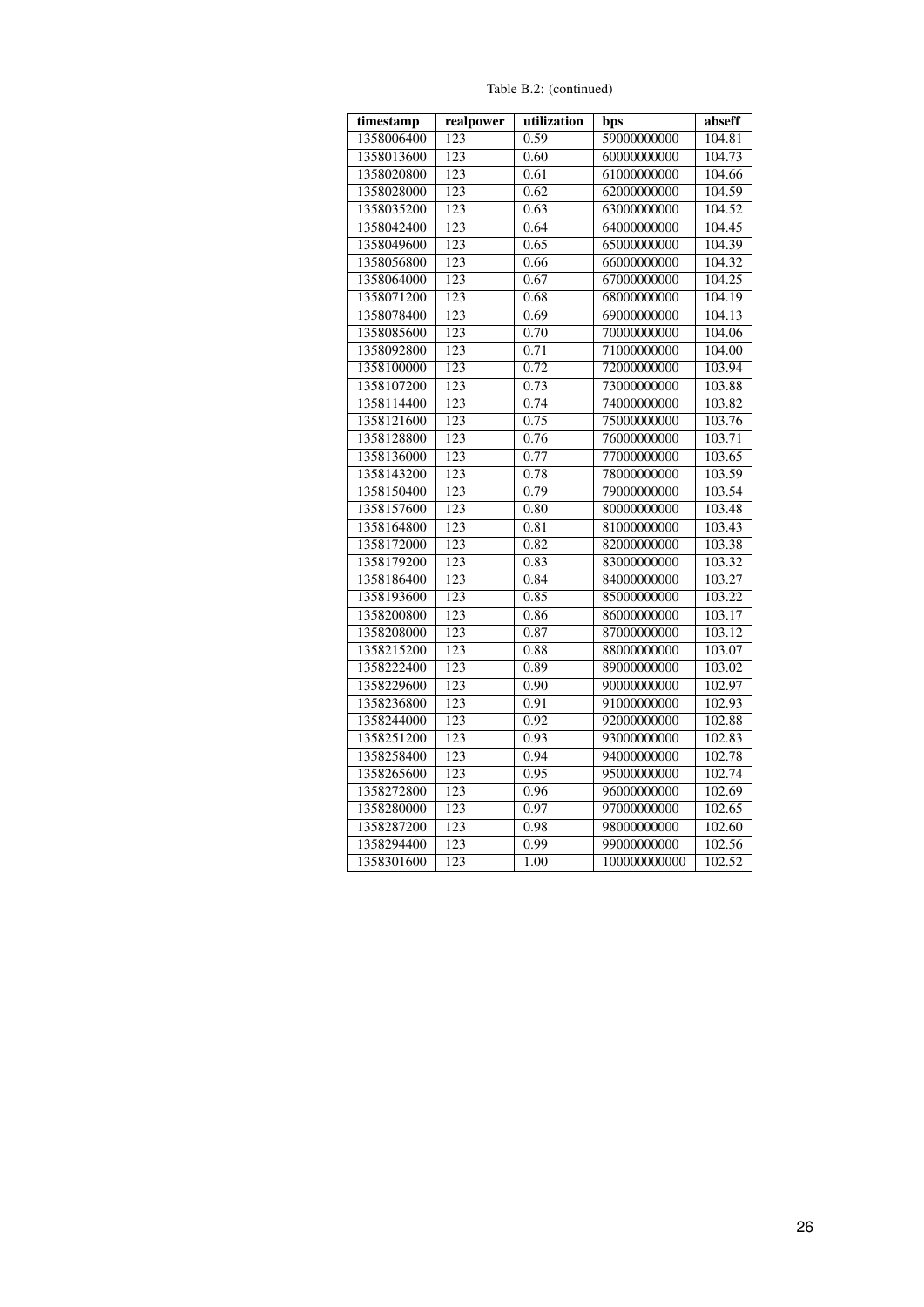# <span id="page-28-0"></span> $\overline{\phantom{a}}$

# **Code listings**

The following code snipplets are also available online at:

<http://code.google.com/p/greensonar/source/browse/#svn%2Ftrunk%2Fcode>

The files in the perfSONARNC folder offer a complete release that can be deployed by running the "pncs" PHP file part of the main folder. In order to simulate test results, one can use the following queries. Further information can be found on the perfSONARNC website: queries. Further information can be found on the perf-SONARNC website:

<https://trac.uninett.no/perfsonarnc>

Reading out the available Measurement Archives can be done with the following query:

code / perfSONARNC/maquery / maquery . php -q "// pn : ma/ pn : name" localhost

Queries for reading out Measurement Archives:

```
1 code/perfSONARNC/maquery/maquery.php −r 1 192.168.1.1_snmp snmp table<br>standard -o 1 localhost -f "2013-02-06 09:00" -t "2013-02-06 09:10"
\overline{2}3 code/perfSONARNC/maquery/maquery.php -r 1 192.168.1.1_pdu pdu table standard<br>−o 1 localhost -f "2013-02-06 09:00" -t "2013-02-06 09:10"
```
SNMP Measurement Archive listing:

 $\sqrt{\frac{2}{2nhp}}$ 

snmpma1.class.php

| $\overline{2}$ |                                                                                     |
|----------------|-------------------------------------------------------------------------------------|
| 3              | $/*$                                                                                |
| $\overline{4}$ | A very simple syslog MA that provides access to entries in the syslog file          |
| 5              | in 5 minute intervals. This MA is part of the tutorial on how to implement          |
| 6              | your own MAs                                                                        |
| $\overline{7}$ | $*′$                                                                                |
| 8              |                                                                                     |
| 9              | $require\_once("ma. abs.php")$ ;                                                    |
| 10             |                                                                                     |
| 11             | class snmpmal extends MA {                                                          |
| 12             |                                                                                     |
| 13             | var \$data:                                                                         |
| 14             |                                                                                     |
| 15             | function getName()                                                                  |
| 16             |                                                                                     |
| 17             | return "192.168.1.1 snmp";                                                          |
| 18             |                                                                                     |
| 19             |                                                                                     |
| 20             | function getTableorSingleData(\$source,\$timeperiods,\$report,\$obspoints,\$type,\$ |
|                | view, \$ filter, \$ sort, \$ rowlimit, \$ arguments)                                |
| 21             |                                                                                     |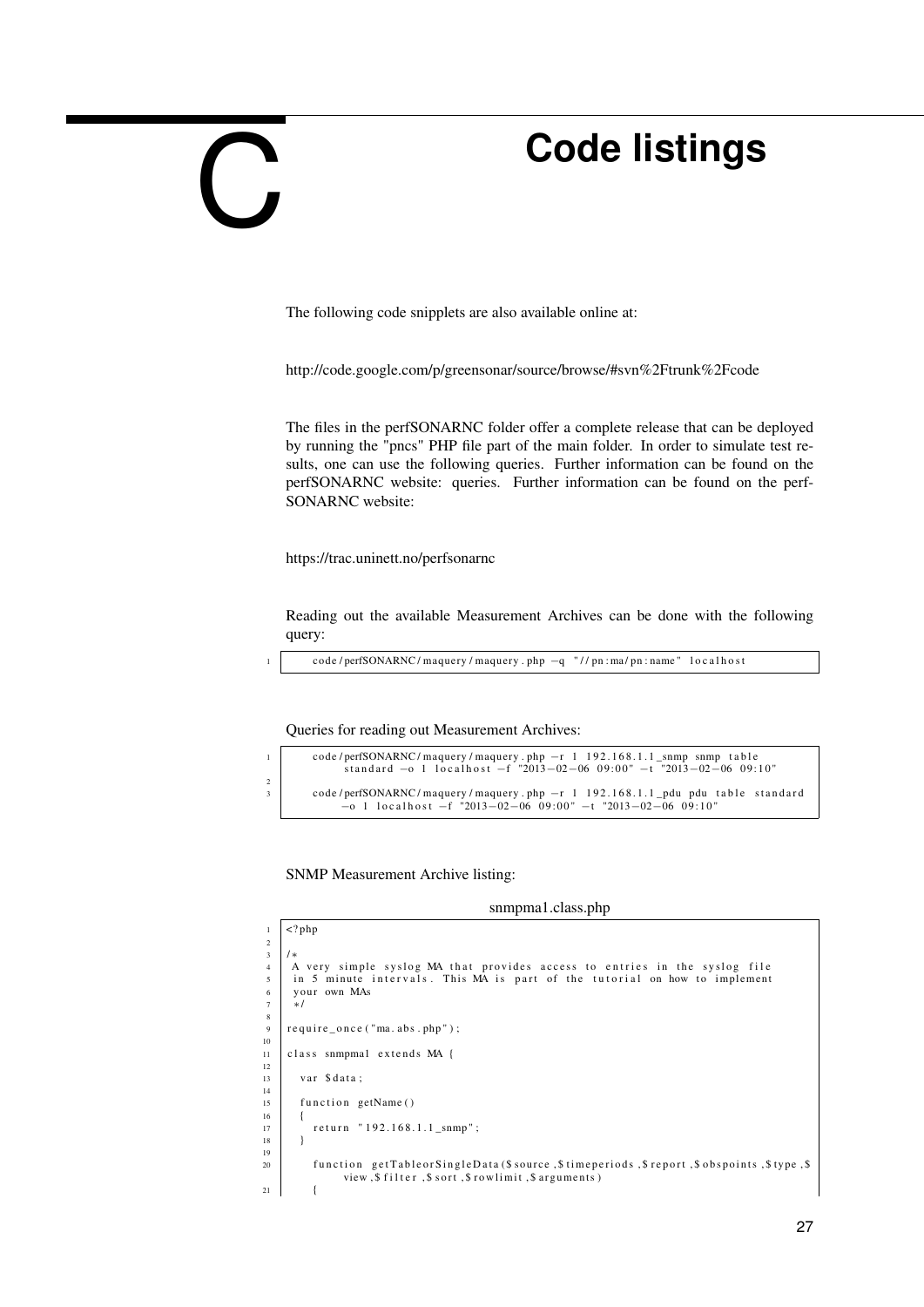```
\begin{array}{c|c}\n 22 & \text{$ set = array () ;} \\
 23 & \text{Scount = 0:}\n \end{array}$ count = 0;
\begin{array}{c|c}\n 24 \\
 25 \\
 \hline\n 4\n \end{array} for each ($time periods as $tp)
25 {
26 27 20 3 ret [$ tp [ ' resolution ' ] ] [ $ tp [ ' timestamp ' ] ] [ 1 ] = array ( ) ;<br>3 interface Stats = fopen ("/home/madave/Documents/perfSONA
                                               27 $ i n t e r f a c e S t a t s = f o p e n ( " / home / madave / Documents / perfSONARNC /
snmpma1/testSyslog.db","r");<br>while ($ str=fgets ($ interface Stats ))
29 {
30 \left.\begin{array}{c}\n30 \\
31\n\end{array}\right\} \text{time } = \text{ $$ this } \rightarrow \text{getTime ($$ str$)};\begin{array}{c|c}\n\text{preg\_match}(" / : . * / ", \$ \text{str}, \$ \text{sn}) ;\n\end{array}<br>
\text{if ($\text{rowlimit} == 0 \text{ or } \$ \text{rowlimit})}32<br>
if ($ rowlimit ==0 or $ rowlimit >$ count ++)<br>
$ ret [$ tp [' resolution ']] [$ tp [' timestamp '<br>
] [[1] [] = array ($ time , $ m[0] ) ;
34 }
\begin{array}{c} \text{S} \\ \text{S} \\ \text{S} \\ \text{S} \end{array} \qquad \qquad \begin{array}{c} \text{f close ($\$ interface} \\ \text{S} \end{array}36 }
\begin{array}{c|c}\n\text{37} \\
\text{38}\n\end{array} return $ ret;
38 }
39
\overline{40} function get Datasources ()
\frac{41}{42}r e t u r n a r r a y ( ' 192.168.1.1_snmp ' = > " 192.168.1.1_snmp " ) ;
43 }
44
45 | function getObspoints ($ source)
46 {
47 return array (array ('id' = > 1,<br>
"
name' = > "localhost"));
49 }
50
51
52 | function getTimeInfo($ source)
53 {
                               54 $ f i r s t =$ t h i s −>getTime ( ' hea d / home / madave / Documents / perfSONARNC /
                                        snmpma1/t est S y s l o g . db -n 1');
55 $1ast=$this ->getTime ('tail /home/madave/Documents/perfSONARNC/snmpmal
                                         \frac{1}{1 + \epsilon} / test Syslog.db | tail -n 1');
56
57 \quad \text{S} \text{ret} = \text{array}( ; )<br>58 \quad \text{S} \text{ret} \left[ \text{I} = \text{array}( ; ) \right]58 = 58<br>58 $ \text{ret} [ ] = \text{array} (' \text{ id } ' = >1 ,\begin{array}{c} \text{59} \\ \text{59} \\ \text{60} \end{array} ..., \begin{array}{c} \text{70} \\ \text{71} \\ \text{72} \\ \text{73} \end{array} ..., \begin{array}{c} \text{72} \\ \text{73} \\ \text{74} \\ \text{75} \end{array} ..., \begin{array}{c} \text{75} \\ \text{76} \\ \text{77} \\ \text{78} \end{array}60 ^{60} duration '=>300, ^{61} duration '=>300, ^{61} plot_from '=>" ^{10},
\begin{array}{c} \text{61} \\ \text{62} \\ \text{63} \end{array} ' plot_from '=>" ",<br>' first' =>$first,
62 \begin{bmatrix} 62 \\ 63 \end{bmatrix} ' first' =>$first,<br>' last' =>$last);
64 \left| \int_{65} \int \text{erf} \left[ \right] = \arctan \left( \int \text{d}^3 \right) = 2,65<br>
66<br>
66<br>
67<br>
68<br>
69<br>
711<br>
1111<br>
1111<br>
1111<br>
1111<br>
1111
1111
1111
1111
1111
1111
1111
1111
1111
1111
1111
1111
1111
1111
1111
1111
1111
1111
1111
1111
1111\begin{array}{c|c} 66 & \text{d} \\ 66 & \text{d} \\ 67 & \text{d} \end{array} ' duration' =>3600, \begin{array}{c} 66 \\ \text{d} \end{array}\begin{array}{c} \text{67} \\ \text{68} \\ \text{68} \end{array} \begin{array}{c} \text{7} \\ \text{7} \\ \text{88} \end{array} \begin{array}{c} \text{7} \\ \text{7} \\ \text{7} \\ \text{88} \end{array}69 ' l a s t ' =>$ l a s t ) ;
\begin{array}{c|c}\n\hline\n70 & & \text{return } \$ \text{ret} \\
\hline\n71 & & \end{array}\overline{71}72
               private function getTime ($ str)
74 {
75 preg_match ("/.* : /", $str, $result);<br>76 return $result [0];
\begin{array}{c} 77 \\ -77 \end{array} }
78
79<br>80
       2\geq
```
RRD Measurement Archive listing:

|                | pduma1.class.php                                                                                                                            |
|----------------|---------------------------------------------------------------------------------------------------------------------------------------------|
| 1              | $\langle$ ?php                                                                                                                              |
| $\overline{2}$ | $require\_once("ma. abs.php")$ ;                                                                                                            |
| 3              |                                                                                                                                             |
| $\overline{4}$ | class pdumal extends MA {                                                                                                                   |
| 5              |                                                                                                                                             |
| 6<br>7         | var \$data:                                                                                                                                 |
| 8              | function getName()                                                                                                                          |
| 9              |                                                                                                                                             |
| 10             | return "192.168.1.1_pdu";                                                                                                                   |
| 11             |                                                                                                                                             |
| 12             |                                                                                                                                             |
| 13             | function getTableorSingleData(\$source,\$timeperiods,\$report,\$obspoints,\$type,\$<br>view, \$ filter, \$ sort, \$ rowlimit, \$ arguments) |
| 14             |                                                                                                                                             |
| 15             | $$ret = array()$ ;                                                                                                                          |
| 16             | $%$ count=0;                                                                                                                                |
| 17             | foreach (\$timeperiods as \$tp)                                                                                                             |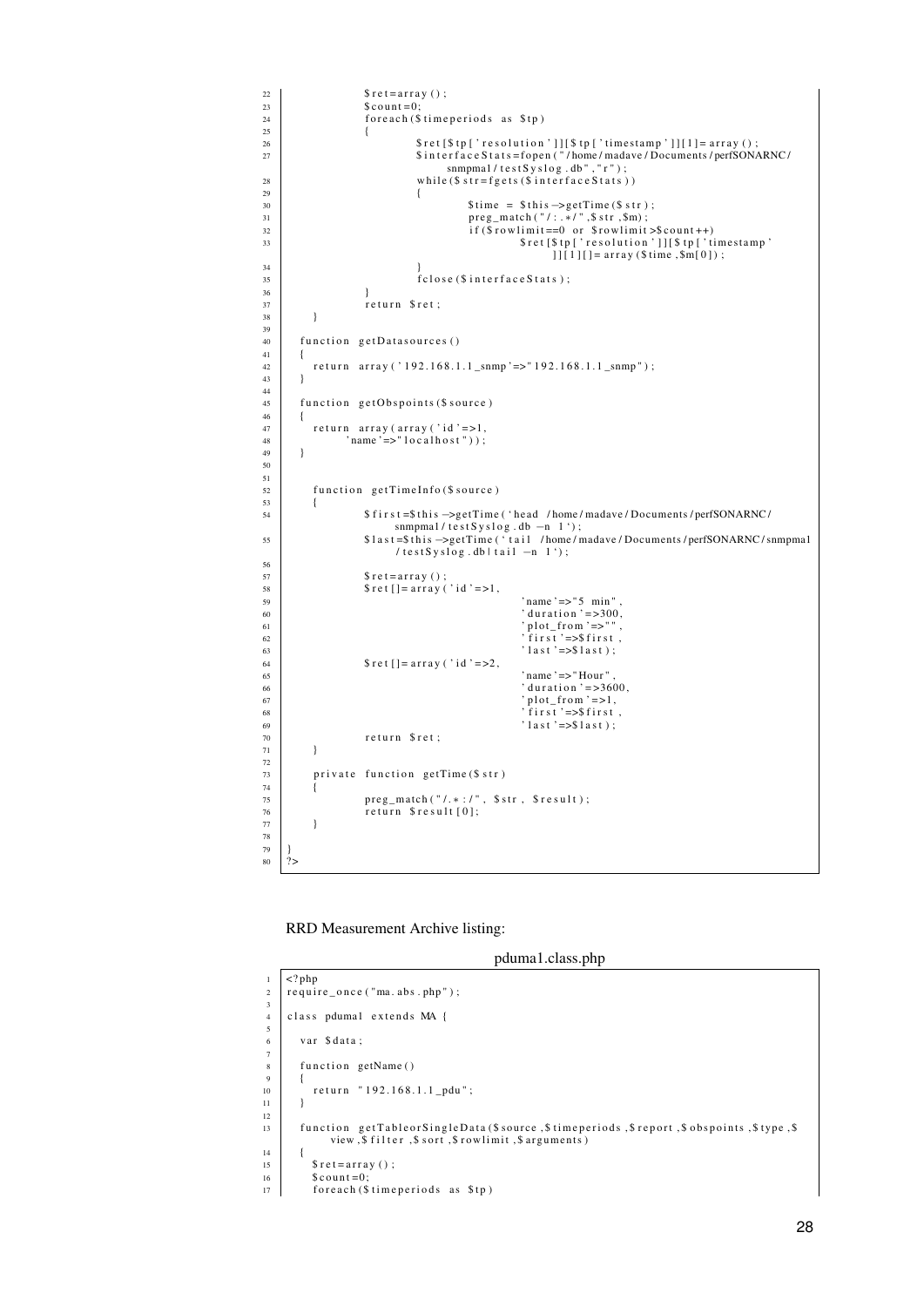```
\begin{array}{c|c} 18 \\ 19 \end{array} {
 19 $ r e t [ $ t p [ ' r e s o l u t i o n ' ] ] [ $ t p [ ' tim e st am p ' ] ] [ 1 ] = a r r a y ( ) ;
20 $ p d uRea di n g = ' r r d t o o l l a s t u p d a t e o u t l e t 1 7 . r r d | c u t −d ' ' −f 1 , 2 | t a i l −n
                                  +3 ';
21 while (\$ str = fgets ($pduReading) )\begin{array}{|c|c|c|}\n\hline\n22 & & & \{23 & & \end{array}$ time = $ this \rightarrow getTime ($ str);24
 25 if ($ rowlimit ==0 or $ rowlimit >$ count ++)<br>36 $ ret [$ tp [ 'resolution ' ]] [$ tp [ 'timestamp ' ]] [1] [] = array ($ time , substr ($ str
                                           , 11) );
\frac{27}{28}fclose ($ interface Stats);
29 }
\begin{array}{c|c}\n30 \\
31\n\end{array} return $ ret;
\frac{1}{31}32
             function getDatasources ()
34<br>35return \ array('pduma1' => "pduma1");
36 }
             \int function get Obspoints ($ source)
\begin{array}{c|c} 38 & \phantom{0}\phantom{0} & \phantom{0}\phantom{0}\phantom{0} \end{array}\begin{array}{c} \text{39} \\ \text{40} \end{array} return array (array ('id'=>1,<br>
'name'=>"localhost"));
             ' name '=>" loc\text{ al host" }) ;
41 }
42
43
             function getTimeInfo($ source)
45 {
                 46 $ f i r s t =$ t h i s −>getTime ( ' hea d / home / madave / Documents / perfSONARNC / s y sl o gm a /
 t e st S y s l o g . db −n 1');<br>$1a s t = $ t h i s ->get Time ('t a i l / home/madave / Documents / perfSONARNC / s y s l o gm a /
                            t \in s \in S y s log. db | t a i l -n 1');
48
\begin{array}{c|c} 49 & \text{$ret=array ()}; \\ 50 & \text{$ret[]=array(} \end{array}50 $ r e t [] = a r r a y (' i d' = > 1,<br>
51 name ' = > " 5 min",<br>
52 duration ' = > 300,
 53 <br>54 ' plot_from '=>"",<br>first '=>$first,
55<br>55 \left\{\n\begin{array}{c}\n\text{3} \times \text{3} \\
\text{4} \times \text{4} \\
\text{5} \times \text{5} \\
\text{6}\n\end{array}\n\right.\n\quad \text{3} \times \text{3} \times \text{4} \times \text{5} \times \text{5} \times \text{6}56 \left| \int_{57} \int_{0} \int_{0} \int_{0} \int_{0} \int_{0} \int_{0} \int_{0} \int_{0} \int_{0} \int_{0} \int_{0} \int_{0} \int_{0} \int_{0} \int_{0} \int_{0} \int_{0} \int_{0} \int_{0} \int_{0} \int_{0} \int_{0} \int_{0} \int_{0} \int_{0} \int_{0}57 \quad \text{name'} = > "Hour"<br>
38 \quad \text{duration'} = > 3658<br>
59 ' duration '=>3600,<br>
10t_from '=>1,
 60 ' f i r s t ' =>$ f i r s t ,
61 ' l a s t ' =>$ l a s t ) ;
62 print "getTimeInfo returns:";<br>print_r ($ret);
 63 print_r ($ret);<br>64 return $ret;
65 \mid \}66
             private function getTime ($str)68 {
\begin{array}{c} 69 \\ 70 \end{array} preg_match("/^\d{10}/", $str, $result);<br>
return $result[0];
                  return $ result [0];71 }
\frac{72}{73}2
```
Script that gathers interface utilization by using SNMP:

|  | interface_percentage_utilization.sh |
|--|-------------------------------------|
|  |                                     |

| $\mathbf{1}$<br>2 | $\#!/bin/bash$                                                                   |
|-------------------|----------------------------------------------------------------------------------|
|                   |                                                                                  |
|                   |                                                                                  |
| 3                 | # This script creates a measurement archive that describes the following         |
|                   | interface statistics                                                             |
| $\overline{4}$    | # with regards to time:                                                          |
| 5                 | $# - Count of all interfaces$                                                    |
| 6                 | $#$ - Interfaces that have their protocol up (Operational status of up)          |
|                   | $#$ - Per interface percentage utilizatoin                                       |
| 8                 | #                                                                                |
| 9                 | # An entry(one line) from the archive takes the following form:                  |
| 10                | #                                                                                |
| 11                | #<br>Timestamp: UpInterfaceCount/TotalInterfaceCount, Interface1=                |
|                   | PercentageUtilization,                                                           |
| 12                | #                                                                                |
| 13                | # The current utilization of a port is expressed in percentiles by the following |
|                   | formula:                                                                         |
| 14                | #                                                                                |
| 15                | #                                                                                |
| 16                | #<br>$Max(Delta(Index), Delta(OutOct) \rightarrow 8(20\%)$ management) * 100%    |
| 17                | #                                                                                |
| 18                | ProbesInterval * InterfaceCapacity<br>#                                          |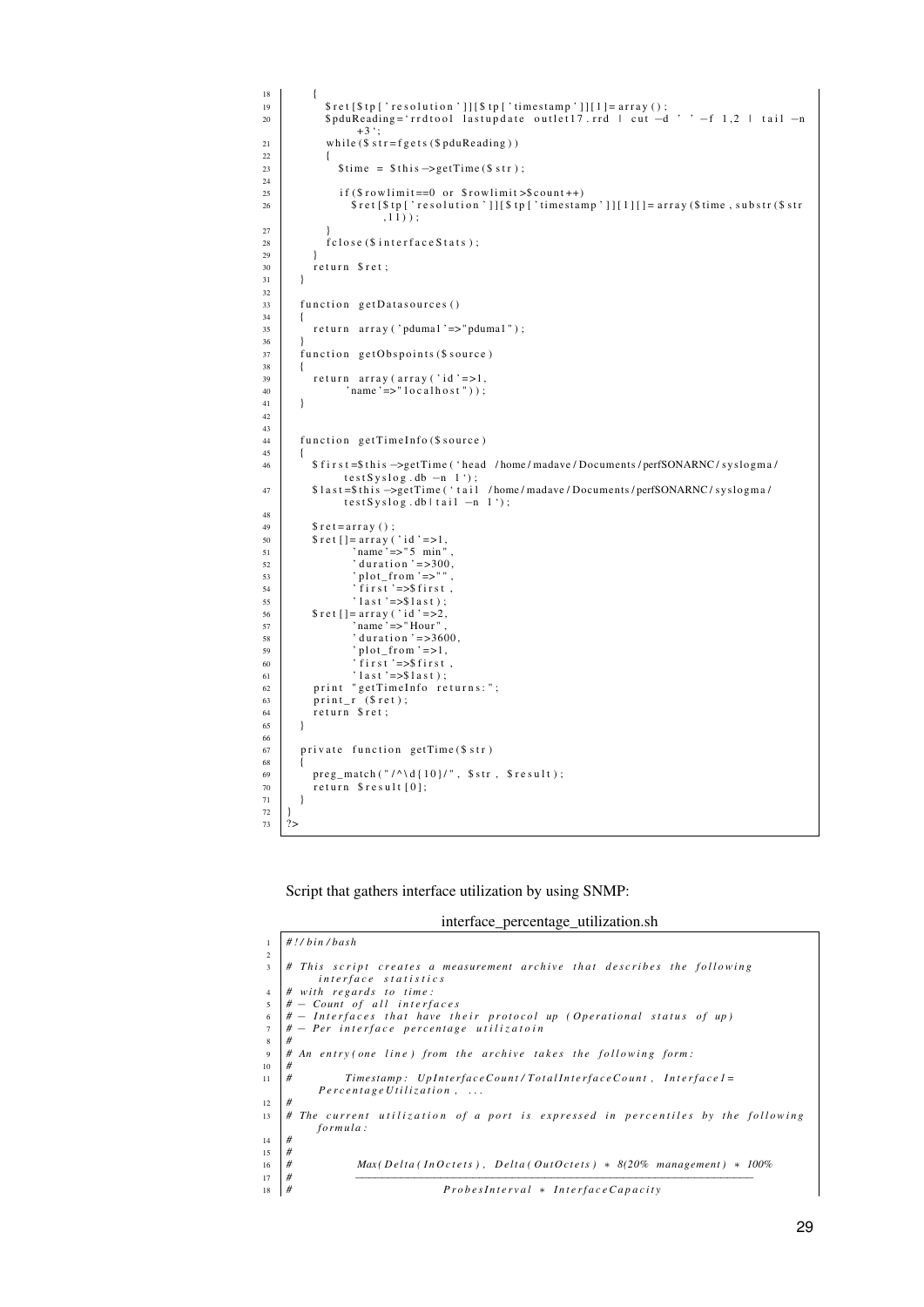```
\begin{array}{c|c|c}\n 19 & # \\
\hline\n20 & # \\
 \end{array}20 #
21 \# The script takes as configurable parameters:
22 #
      # - IP(s) of device(s)
24 \# – SNMP community of devices (should be shred)<br>25 \# – Interval inbetween the two probes needed b
      # − Interval inbetween the two probes needed by the calculation. Should be large
             enough ( 3 0 s )
26 # to accommodate for the lack of tracking time inhetween the different SNMP
              q u e r i e s
27
28
<sup>29</sup> #Data containers of local devices whose port utilization stats need to be
              o b t a i n e d
\begin{array}{c|c} \text{30} & \text{device} = ( \text{ } ^{6} \text{ } 192.168.1.1 \text{ } ^{8} \text{ } ^{1} \text{ } 192.168.1.2 \text{ } ^{8} \text{)} \\ \text{31} & \text{#S NMP} \text{ community} \end{array}31 #SNMP c omm u nity
32 community=" public"<br>\frac{32}{\# Time\ between\ the}33 # Time between the two probes used in measuring interface utilization.
34 | probeTime=30
35 # S t a t i s t i c s s t o r a g e l o c a t i o n
36 | out put Dir = " / opt / perfSONARNC / SNMP\ archives / "
37
38
39 #
40 for ip Addrs in "${ device [@] }"
      41 do
42.\begin{array}{c|c|c|c|c|c} \n# Get the operational status of interfaces \nif One r = 'sum m walk - v ? c - c S community S de \n\end{array}44 if Oper = 'snmpwalk -v 2c -c $community {\cal S}{ device [$i]} if OperStatus '<br>#Get the capacity of interfaces
45 #Get the capacity of interfaces<br>46 ifSpeed='snmpwalk - v 2c - c $com
46 if Speed = 'snmpwalk -v 2c -c $community ${ device [$i] } if Speed '<br>#Count how many interfaces this device has
47 # Count how many i n t e r f a c e s t h i s d e v i c e h a s
48 i n t e r f a c e C o u n t = ' echo " $i f O p e r " | wc −l '
49
50 #Do two c o n s e q u t i v e p r o b e s o f IF−MIB : : i f I n O c t e t s and IF−MIB : : i f O u t O c t e t s 30 s
                 apart so that utilization can be calculated
51 | if In Octets [0]='snmpwalk −v 2c −c $community $ipAddrs if In Octets'<br>52 | if Out Octets [0]='snmpwalk −v 2c −c $community $ipAddrs if Out Octets'
53 sleep 30 s
54 | if In Octets [1]='snmpwalk −v 2c −c $community $ipAddrs if In Octets'<br>55 | if Out Octets [1]='snmpwalk −v 2c −c $community $ipAddrs if Out Octets'
56
\frac{57}{58}58 #Build up an array of up interfaces by reading the contents of if Oper Status<br>so index=0
            index =0\overline{60} while IFS= read -r interfaceStatus
\int_{62} do
\begin{array}{c|c}\n\hline\n\text{62} & \text{if } [[ \text{ "Sinterface Status" } =& - \text{ "up" } ] ]; \text{ then } \\
\hline\n\text{63} & \# Extract \text{ interface } index\n\end{array}63 <br>
64 #Extract interface index<br>
if OperStatus [$index ]= 'ec
64 \begin{array}{|l|l|}\n\hline\n64 \end{array} if Oper Status [$index ]= 'echo "$ interface Status " | grep -oiE '\..*\s
65 index=$((index + 1))66 fi
\overline{67} done \overline{67} sifOper"
68
<sup>69</sup> #Build up an array representing utilization of a port in the form<br>intefaceIndex:PercentageUtilization
70 for if Index in "${if Oper Status [@]}
\frac{1}{71} do
72 :
#Calculate input octets in interval<br>probel_inOctets='echo --n "${ifInOctets[0]}" | grep -i "ifInOctets."<br>$ifIndex | cut --d ' ' --f 4'
75 probe2_inOctets='echo −n "${ifInOctets [1]}" | grep −i "ifInOctets."<br>$ifIndex | cut −d ' ' −f 4'
76 measuredInputOctets="$(($probe2_inOctets – $probe1_inOctets))"
77
                   # Calculate output octets in interval
79 probel_outOctets='echo −n "${ifOutOctets[0]}" | grep −i "ifOutOctets."<br>$ifIndex | cut −d ' ' −f 4'
80 probe2_outOctets='echo −n "${ifOutOctets[1]}" | grep −i "ifOutOctets."<br>$ifIndex | cut −d ' ' −f 4'
81 measured Output Octets="$(($probe2_out Octets - $probe1_out Octets))"
82
83 #Get the max of in/out octets in interval or just save one of them if
                           e q u al l o a d
\begin{array}{c|c|c|c|c|c} \n\text{if} & \text{if} & \text{if} & \text{if} & \text{if} & \text{if} & \text{if} & \text{if} & \text{if} & \text{if} & \text{if} & \text{if} & \text{if} & \text{if} & \text{if} & \text{if} & \text{if} & \text{if} & \text{if} & \text{if} & \text{if} & \text{if} & \text{if} & \text{if} & \text{if} & \text{if} & \text{if} & \text{if} & \text{if} & \text{if} & \text{if} & \text{if} & \text{if} & \text{$ measured InputOctets -eq $ measured OutputOctets]; then
85 measured Input Octets = "$measured Input Octets"
\begin{array}{c|c|c|c|c|c|c|c|c} \hline \text{else} & \text{if} & \text{measuredInputOctets} < & \text{outUtilization} \\ \hline \text{vs} & \text{maxOctets}^{-1} \text{``measuredOutput} & \text{OutOutputOctets''} \end{array}\begin{array}{c|c}\n\hline\n\text{so} & \text{if} \\
\hline\n\text{maxOctets} = \text{``SmeasuredOutputOctets}\n\end{array}88 fi
89
90 #Get the capacity of this interface
91 \vert if Capacity = 'echo $if Speed | cut -d ' ' -f 4 '
92
93 #Calculate percentage utilization and store it
94 num="$(($maxOctets ∗8∗100))"<br>95 denum="$(($probeTime∗$ifCapacity))"
```